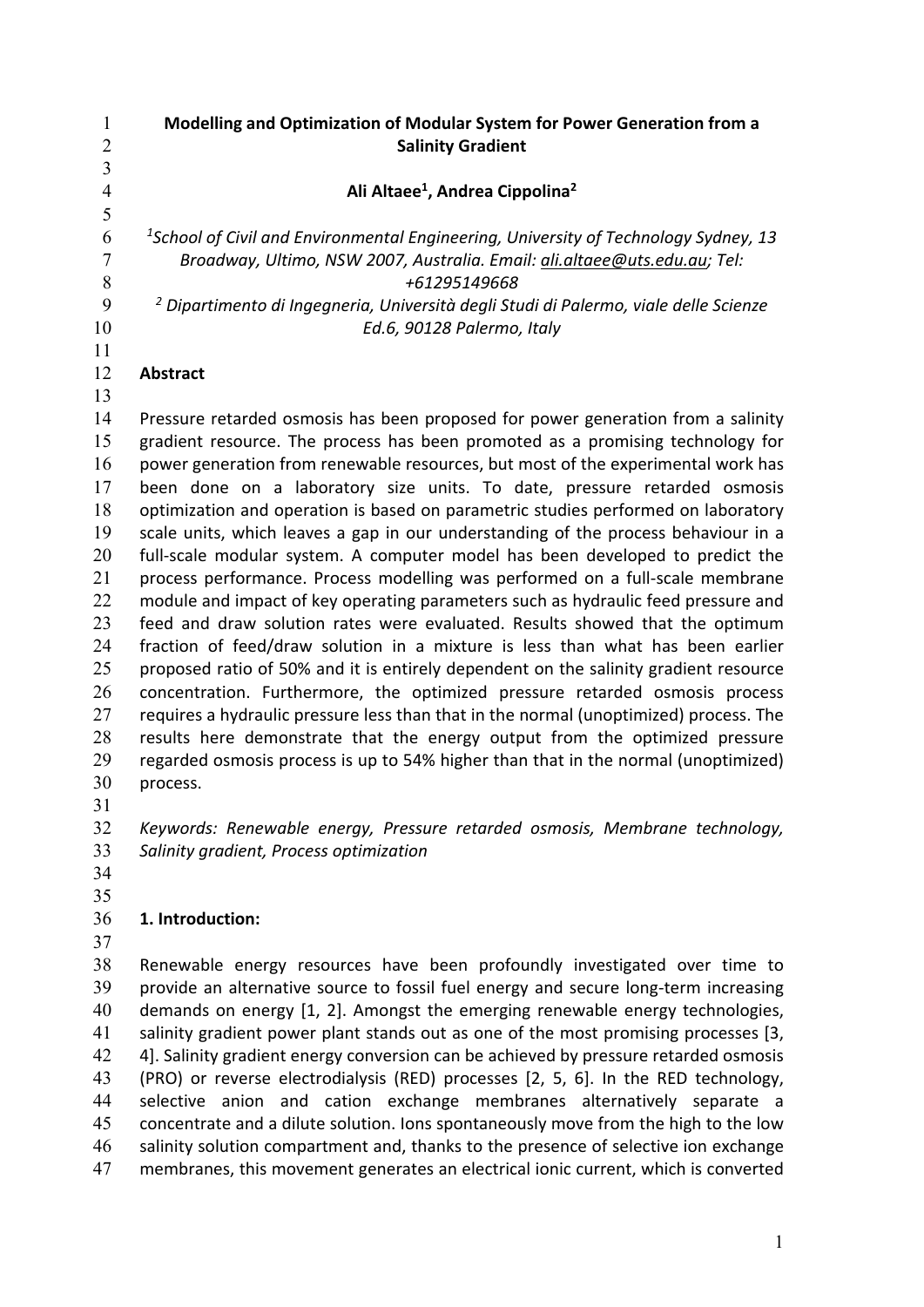48 into a current of electrons in the two end electrodic compartments [7, 8]. At the 49 same time, electro-chemical equilibria at the solutions/membranes interface generate a voltage increase along the same direction of electric current, thus reproducing the operation of a power generator or a battery.

Pressure retarded osmosis operates in a different way. The high and low concentration solutions are separated by an osmotic membrane that rejects ionic species but allows water to pass through from the dilute solution to the concentrate one, driven by the difference in water activity (i.e. in osmotic pressure) of the two solutions [8]. In PRO, the high concentration solution (draw solution) is pressurized and fed into the membrane module, so that the passage of water from the low salinity (feed) solution is "retarded" by the hydraulic pressure applied. In this way, the permeating water the gains pressure and the chemical potential is converted into pressure energy or hydraulic energy transferred to the draw solution. Fraction of the diluted draw solution equals to the volume of permeate flow goes into a hydro turbine for power generation while the other fraction is used to pressurize the draw solution entering the membrane module via an ideal pressure exchanger [figure 1].

Despite the high potential of salinity gradient power technologies, PRO technology has not been commercialized yet. Several pilot plants have been tested worldwide in addition to the large number of laboratory size experiments. First pilot plant was tested by Statkraft using the salinity gradient between seawater and river water, and was not successful to satisfy the required energy demands [3]. This is, most likely, 72 because of the low osmotic pressure driving force across the PRO membrane [3]. Subsequent pilot plant test in Mega‐ton project, Japan, demonstrated better results 74 with 7.7 W/m<sup>2</sup> power density [9], that is greater than recommended threshold of 5.5  $75 \text{ W/m}^2$  [3]. Toyobo hollow fiber membrane was used in the conjunction with the salinity gradient of reverse osmosis (RO) brine and wastewater for power generation. With Toyobo membrane, a maximum 30 bar feed pressure can be applied on the draw solution side of the PRO membrane [10]. However, researchers have developed laboratory scale membranes with high water flux and can tolerate a range of hydraulic pressure that exceeds 30 bar. Madsen et al., carried out PRO experiment 81 at 70 bar using 5M NaCl draw solution to reach power density in excess of 5.5 W/m<sup>2</sup>  $[11]$ . Li et al.,  $[12]$  reported 4.3 W/m<sup>2</sup> power density at 12 to 13 bar hydraulic pressure using wastewater RO retentate and 1M NaCl feed and draw solution, 84 respectively. The research group used in-house developed hollow fiber PRO 85 membrane and experiments were performed at Forward Osmosis (FO) mode [AL-FS] 86 to decrease pretreatment requirements of feed solution. Wan and co-workers [13] 87 achieved  $38 \text{ W/m}^2$  at  $30 \text{ bar}$  hydraulic pressure using thin-film composite hollow fiber membrane. The salinity gradient resource was DI water feed solution and 1.2M 89 NaCl draw solution. In an experiment to evaluate the structural stability of PRO membrane researchers conducted PRO experiment over 10 hours on a laboratory 91 fabricated membrane polyamide membrane [14]. A power density of 12.8  $W/m^2$  was 92 achieved at 17.2 bar hydraulic pressure. Chen et al., [15] performed a laboratory experiment to test stability of polyamide PRO membrane. The research group 94 reported 19.2 W/m<sup>2</sup> power density at 15.0 bar hydraulic pressure using 1.0 M NaCl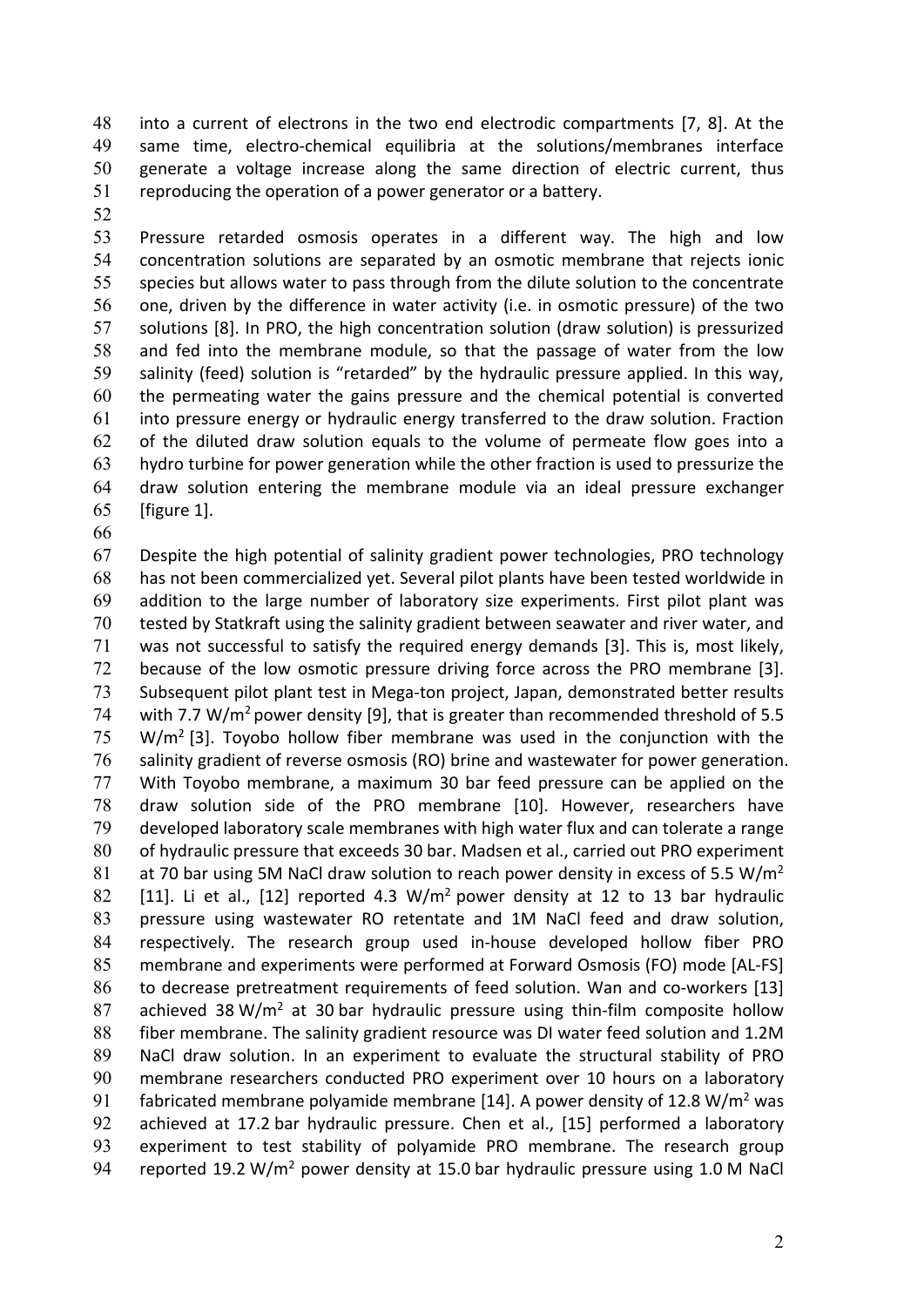and DI water as the draw and feed solution, respectively. Hickenbottom et al., [16] evaluated commercially available membrane for PRO process. The study found that thin‐film composite (TFC) polyamide membrane from Hydration Technology 98 Innovations (HTI) is the most stable membrane with 22.6 W/m<sup>2</sup> power density at 41 bar hydraulic pressure using 3M NaCl draw solution. Unfortunately, membrane deformation was detected at 35 bar hydraulic pressure.

In the unoptimized (normal) PRO process, the recommended hydraulic pressure is 103 equal to  $\Delta P = \Delta \pi/2$  and the flow rate of feed solution is equal to that of draw solution [4]. Most researchers and scientists still recommend optimum values of hydraulic pressure and feed to draw mixing ratio that are obtained from a laboratory scale PRO process, ignoring the difference in the hydrodynamic conditions and 107 concentration variation along channels between laboratory and full-scale membrane 108 [5, 17]. However, dilution and concentration of draw and feed solution in a full-scale PRO module affect the osmotic driving force and extractable energy along the PRO membrane. Tamburini et al. [18] reported a very preliminary analysis of the effect of up‐scaling and non‐ideal phenomena in PRO performance. The study highlighted the evidence that optimal operating pressure and flow rate may differ depending on module geometry and feed composition. However, in that study, no effort toward a structured optimisation process was performed.

 In the current study, a computer model was applied to find the optimum hydraulic 117 pressure and feed to draw ratio that is required to maximize the energy output from 118 salinity gradient in the PRO process. The performance of the PRO process was 119 optimized in a full-scale PRO module using a validated computer model. The study investigated different types of salinity gradients to mimic a number of natural feed 121 and draw solutions that would have been suggested in the PRO process.

- 
- 



| 125 |  | Figure 1: A schematic diagram of PRO process |
|-----|--|----------------------------------------------|
|-----|--|----------------------------------------------|

 

 $\frac{124}{125}$ 

- 
- 
-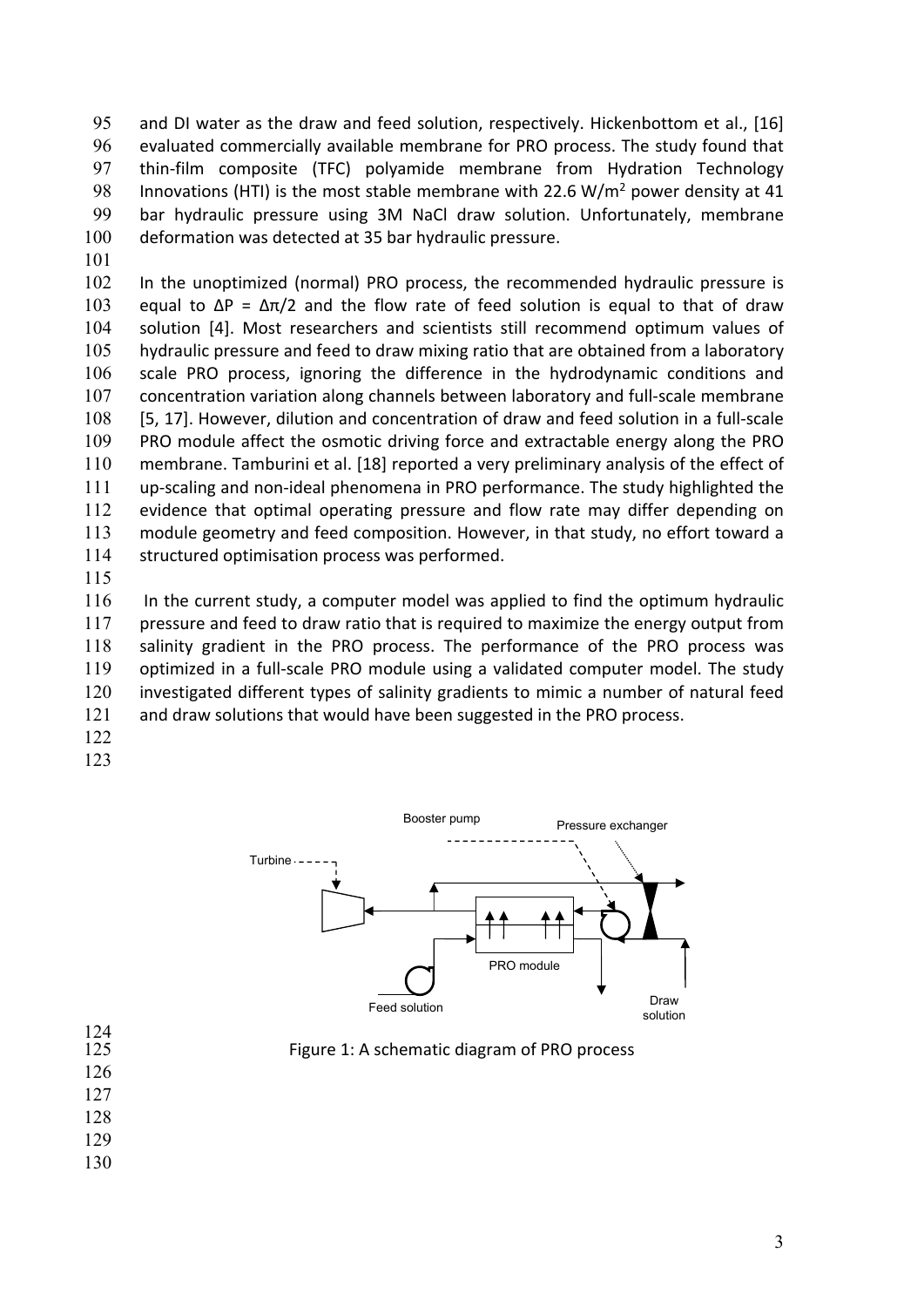#### 132 **2. Materials and methods**

133

135

#### 134 *2.1 Pressure retarded osmosis model*

A physical model was used to calculate water flux in the PRO process taking into account the impact of concentration polarization and external resistance along the PRO module. Some details on the model formulation and implementation are reported in the Appendix A1, while only the main equations are presented below. The model was validated using experimental data from a pilot plant [20], though relevant information is also reported in the Appendix A2 [Table A1]. Water flux along 142 the PRO module was calculated from the following equation [17]:

143

$$
144 \qquad J_{w,x} = A_w \left\{ \frac{\frac{(nRTC_{Di,x})}{(1 + \frac{Q_{Di,x}}{Q_{Do,x}})/2) \exp\left(\frac{-f_{w,x}}{k_d}\right) - nRTC_{Fi,x}\left(1 - \frac{Q_{Fi,x}}{Q_{Fo,x}}\right) \exp\left(J_{w,x}K + \frac{f_{w,x}}{k_f}\right)}{1 + \frac{B}{f_{w,x}}\left(\exp\left(J_{w,x}\frac{J_{w,x}}{k_f}\right) - \exp\left(\frac{-f_{w,x}}{k_d}\right)\right)} - \Delta P \right\} [1]
$$

145

146 where,  $J_{w,x}$  is the water flux (L/m<sup>2</sup>h) along the PRO module with interval  $x = 0.1$  m, *n* 147 is number of ions in the solution,  $R$  is the gas constant, and  $T$  is the temperature in 148 Kelvin. A<sub>w</sub> and *B* were assumed to be 1.23 L/h.m<sup>2</sup>⋅bar and 2.6 kg/h.m<sup>2</sup> respectively, 149  $k_d = k_f = 0.18$  m/h, and  $K = 31$  h/m,  $C_{Di,x}$  represents the inlet concentration of the draw 150 solution at the distance *x* along the membrane, *CFi,x* represents the inlet 151 concentration of the feed solution at the distance *x* along the membrane, *QDi,x* and 152 *Q<sub>Do,x</sub>* represent the inlet and outlet flow rate of the draw solution, respectively, and 153 *QFi,x* and *QFo,x* represent the inlet and outlet flow rate of feed solution at distance *x* 154 along the membrane, respectively [18]. In this study, the length of the PRO module is 155 1 m  $[17]$  and has 24 m<sup>2</sup> active area. Equation 1 accounts for concentration 156 polarization and external resistance in the PRO membrane [9]. Equation 1 is valid for 157 PRO membrane operating on the PRO mode; i.e. draw solution faces the active layer. 158 More details on the model derivation can be found in the Appendix A1 and literature 159 [17]. The fractions of draw and feed volumes,  $\lambda_D$  and  $\lambda_F$  respectively, in the mixture 160 solution were calculated from the following equations:

161 
$$
\lambda_D = \frac{\gamma_D}{\gamma_D + \gamma_F} \quad [2]
$$

162

163 
$$
\lambda_F = \frac{\gamma_F}{\gamma_F + \gamma_D} \quad [3]
$$

164

165 where,  $\gamma_D$  and  $\gamma_F$  are the volumetric flow rates of draw and feed solution. Specific 166 energy generation, *Es* (kWh/m<sup>3</sup>), was calculated at different operating conditions 167 using the following expression:

$$
Es = \frac{\Delta P \, \text{A}_{\text{D}}}{Q_D + Q_F} \qquad [4]
$$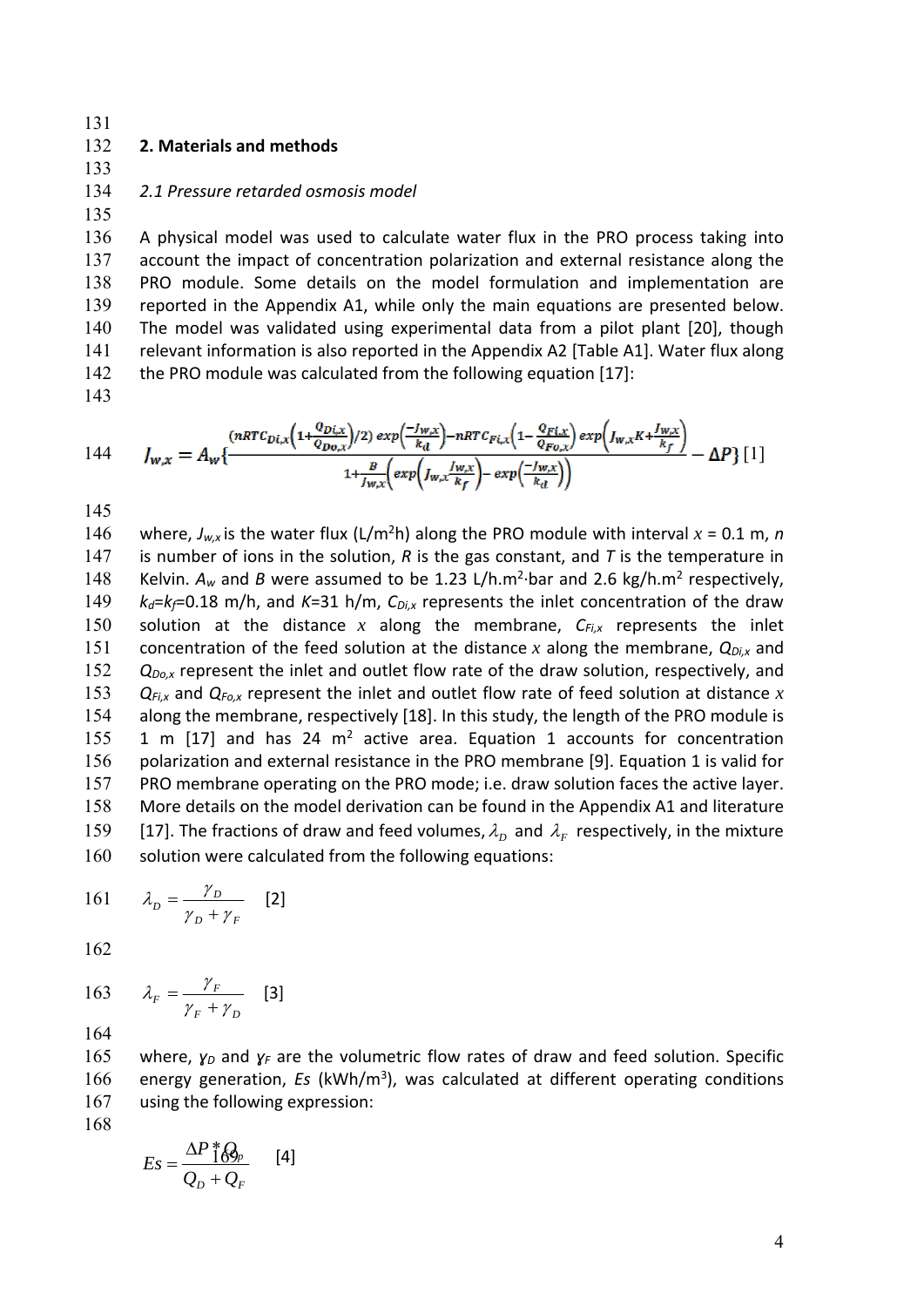where, *∆P* is the hydraulic pressure of the draw solution entering the hydro turbine 172 (bar) and  $Q_p$ ,  $Q_p$  and  $Q_f$  are the permeate, draw and feed solution flow rates, respectively. In this study, we performed PRO optimization to find the optimum hydraulic pressure and mixing ratios in the PRO system leading to maximum values of specific energy output (*Es*). Optimized values of *Es* were compared with those in 176 the unoptimized (normal) PRO case for each salinity gradient resource considered. Matlab software was used to implement the model and the optimization algorithm 178 of the PRO process.

# **3. Results**

# *3.1 Applied hydraulic pressure optimization*

Previous studies recommended the optimum hydraulic pressure for the power 183 density to reach a maximum amount is  $\Delta P = \Delta \pi / 2$  [4, 5]. This value has been experimentally validated on a flat sheet PRO unit as well as in a full scale ideal PRO process; i.e. ignoring the effect of concentration polarization [5]. We performed PRO 186 optimization for a full-scale spiral wound module taking into account the impact of concentration polarization and results were compared with that from unoptimized PRO process. We assumed pressure drop along the spiral wound is insignificant. Four salinity gradient resources were evaluated using sodium chloride salt, these are 5M‐ 0.6M, 5M‐1.2M, 1.2M‐0.02M and 0.6M‐0.02M to resemble field situation of Dead Sea‐seawater, Dead Sea‐RO brine, RO brine‐wastewater, and seawater‐wastewater, respectively. These salinity gradients have been widely investigated in literature due to their potential for application in salinity gradient power plant [1, 5, 6].

Hydraulic pressure optimization was performed using equal feed and darw solution flow rates, 2000 L/h. Results in Figure 2A show hydraulic pressure in optimized and 196 unoptimized PRO process consisting of one full-scale module. In general, hydraulic pressure was 5% to 14% lower in the optimized PRO compared to the unoptimized PRO process. The largest difference was 14% for 0.6M‐0.02M salinity gradient followed by 7.5%, 5.5% and 11% for 5M‐0.6M, 5M‐1.2M and 1.2M‐0.02M salinity gradients, respectively. Water flux in the PRO module is shown in Figure 2B. Optimized PRO processes exhibited higher water flux than unoptimized PRO 202 processes because of the higher net driving force across the membrane. Water flux decreased across the PRO membrane due to osmotic pressure decrease as a result of 204 dilution of the draw solution and concentration of the feed solution. Figure 2C shows 205 the net energy output in the optimized and unoptimized PRO processes. Hydraulic pressure optimization resulted in none to subtle increase in the energy output in the 207 PRO process. 5M-0.6M and 5M-1.2M salinity gradients exhibited 0.7% and 0.6% 208 increase in energy generation due to the optimization of hydraulic pressure while 1.2M‐0.02M and 0.6M‐0.02M salinity gradients showed no improvement in the energy generation due to optimization of the hydraulic pressure.

The average power density in the optimized PRO process was calculated as the average membrane flux multiplied by the hydraulic pressure; i.e. *Wave=Jw‐ave\*P* [17]. Results show that the average power density of 5M‐0.6M, 5M‐1.2M and 1.2M‐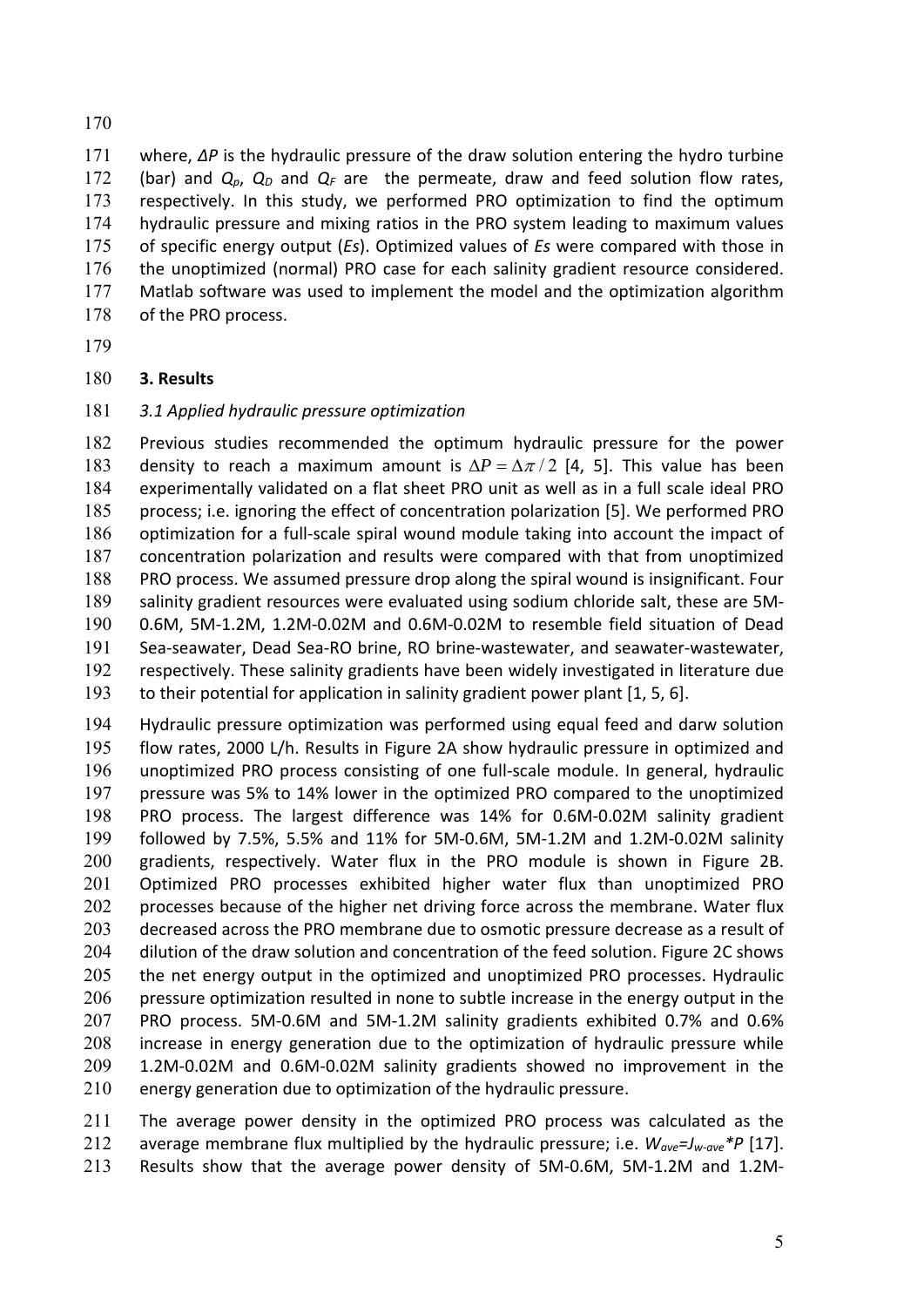214 0.02M salinity gradients was slightly higher in the optimized PRO compared to the 215 unoptimized PRO process while there is no improvement in 0.6M‐0.02M salinity 216 gradient [Figure 2D]. Apart from 0.6M-0.02M salinity gradient, all salinity gradient 217 resources achieved average power density over 5  $W/m<sup>2</sup>$  threshold value that is 218 recommended in the PRO process. The advantage of optimization was that 219 optimized PRO process requires less pressure for operation. This would be reflected 220 on the type and characteristics of PRO membrane and high pressure pump and, 221 eventually, on the capital cost of the PRO plant.



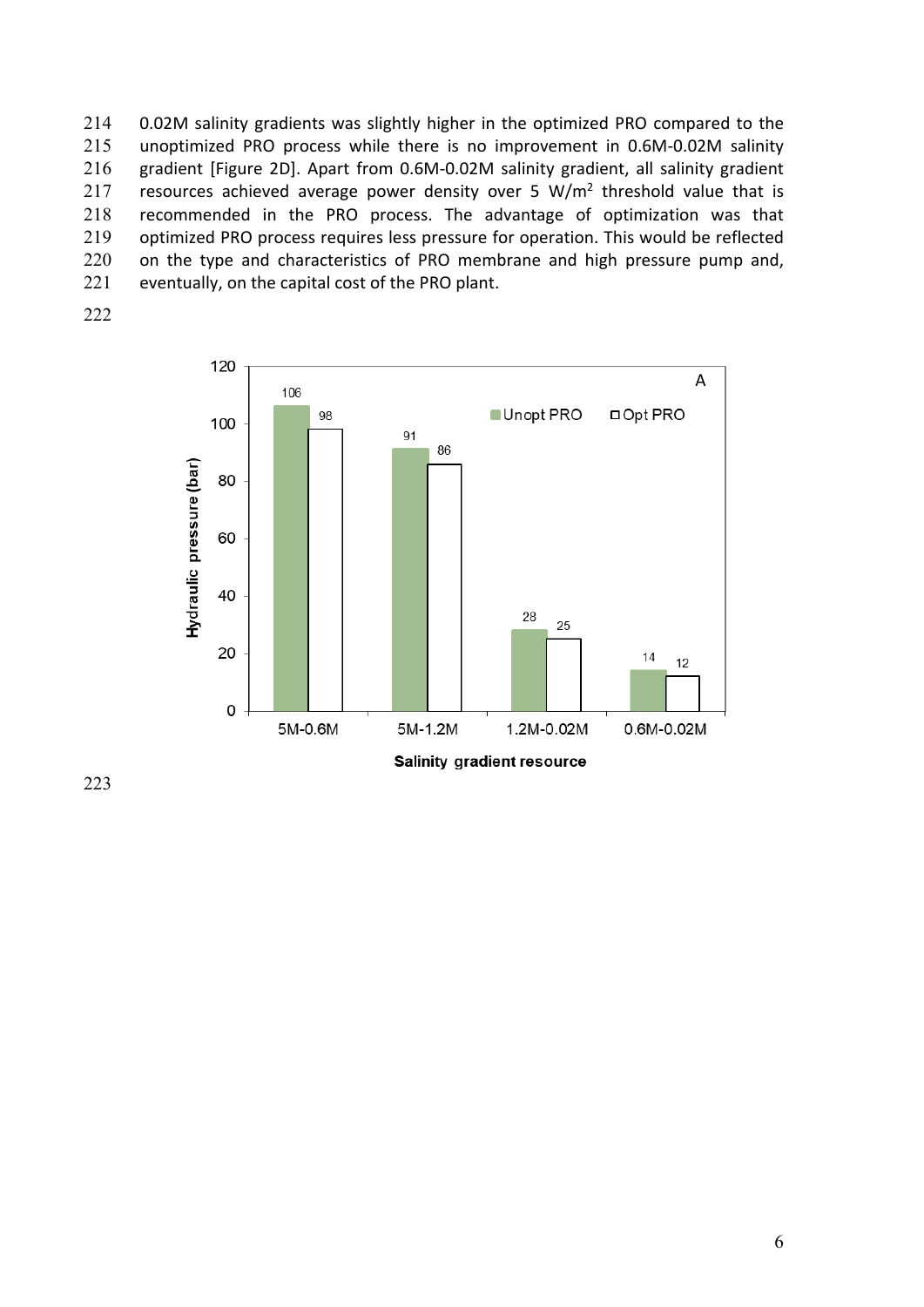



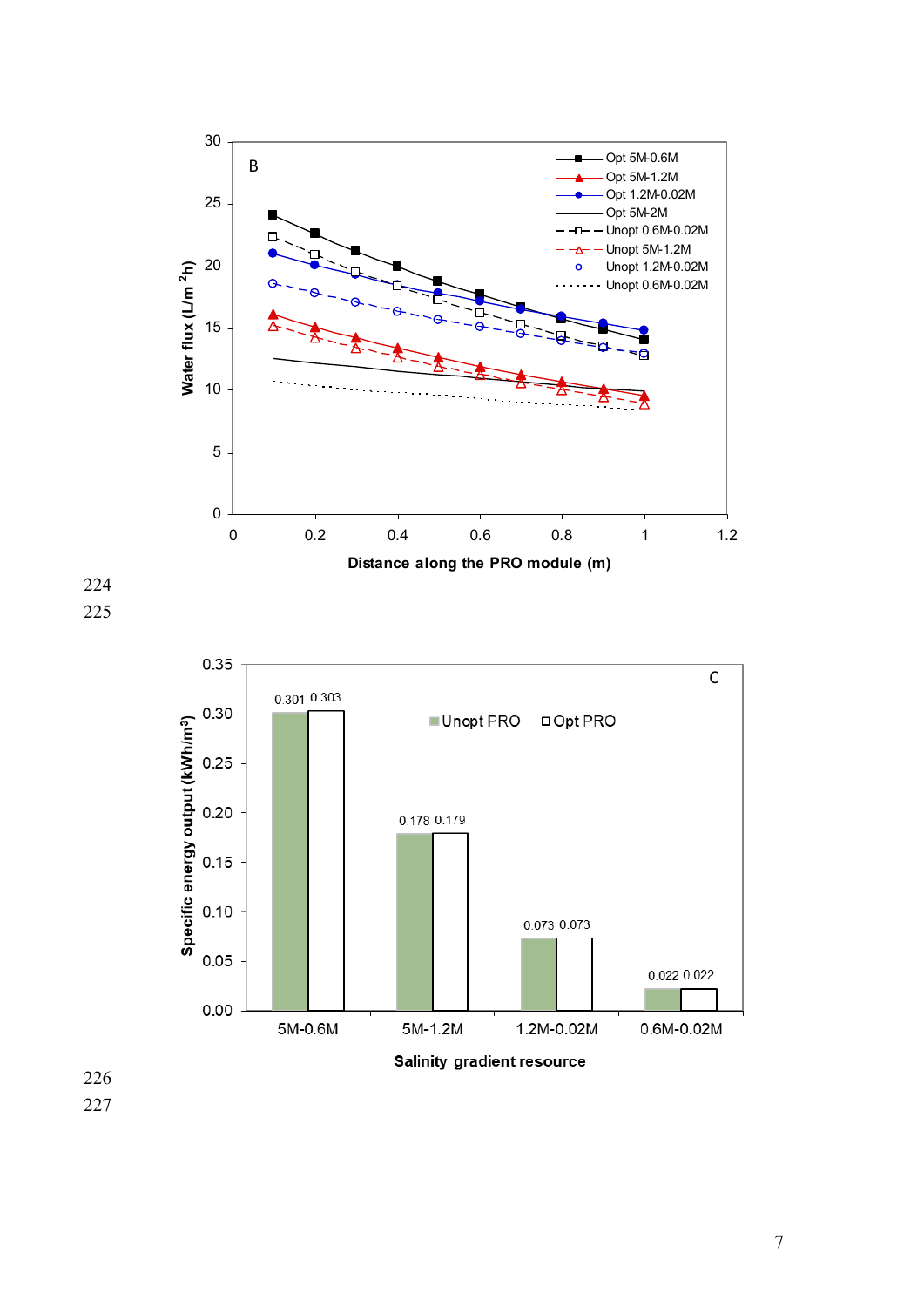



229 Figure 2: Results of the optimization analysis of applied hydraulic pressure in terms 230 of: A) optimal applied hydraulic pressure; B) water flux; C) specific energy output D) 231 average power density

## 233 *3.2. Optimization of draw solution to mixture ratio*

234 In irreversible PRO processes, researchers proposed that the optimum ration of draw 235 to feed solution is 1:1 (i.e. draw to mixture ratio  $\lambda_{D}=0.5$ ) at a hydraulic pressure 236 equal to  $\Delta P = \Delta \pi / 2$ , which maximise the energy output achieved [4]. We 237 performed an optimization analysis of draw solution flow rate at  $\Delta P = \Delta \pi / 2$  for a 238 number of salinity gradients [Figure 3]. Apparently, optimized PRO process requires 239  $\gamma$ <sub>D</sub> values below 0.5, contrarily to what is recommended in earlier studies [Figure 240 3A]. In fact, the optimum  $\gamma_p$  was 0.35, 0.33, 0.31, and 0.26 for 5M-0.6M, 5M-1.2M, 241 1.2M-0.02M and 0.6M-0.02M salinity gradients, respectively. This suggests that  $\gamma_{\rm n}$ 242 decreased with decreasing the osmotic pressure gradient of the salinity gradient 243 resource. In effect, decreasing the osmotic pressure gradient across the membrane 244 results in a lower permeation flow and dilution of the draw solution. As such, the 245 concentrative concentration polarization (ECP) on the feed side will be lower and the 246 flow rate of the draw solution can be decreased. Finally, a direct effect of reducing 247  $\gamma$ <sub>n</sub> on the energy generation is related to the definition of Es, in which a reduction in 248 the flow rate of feed and/or draw solutions leads to an increase in the specific 249 energy generation, though a reduction in the total generated power is expected as 250 commented below [Figure 3D].

251

252 Water flux in optimized and unoptimized PRO process is shown in Figure 3B. Results 253 show also in this case a decrease in water flux along the PRO module due to the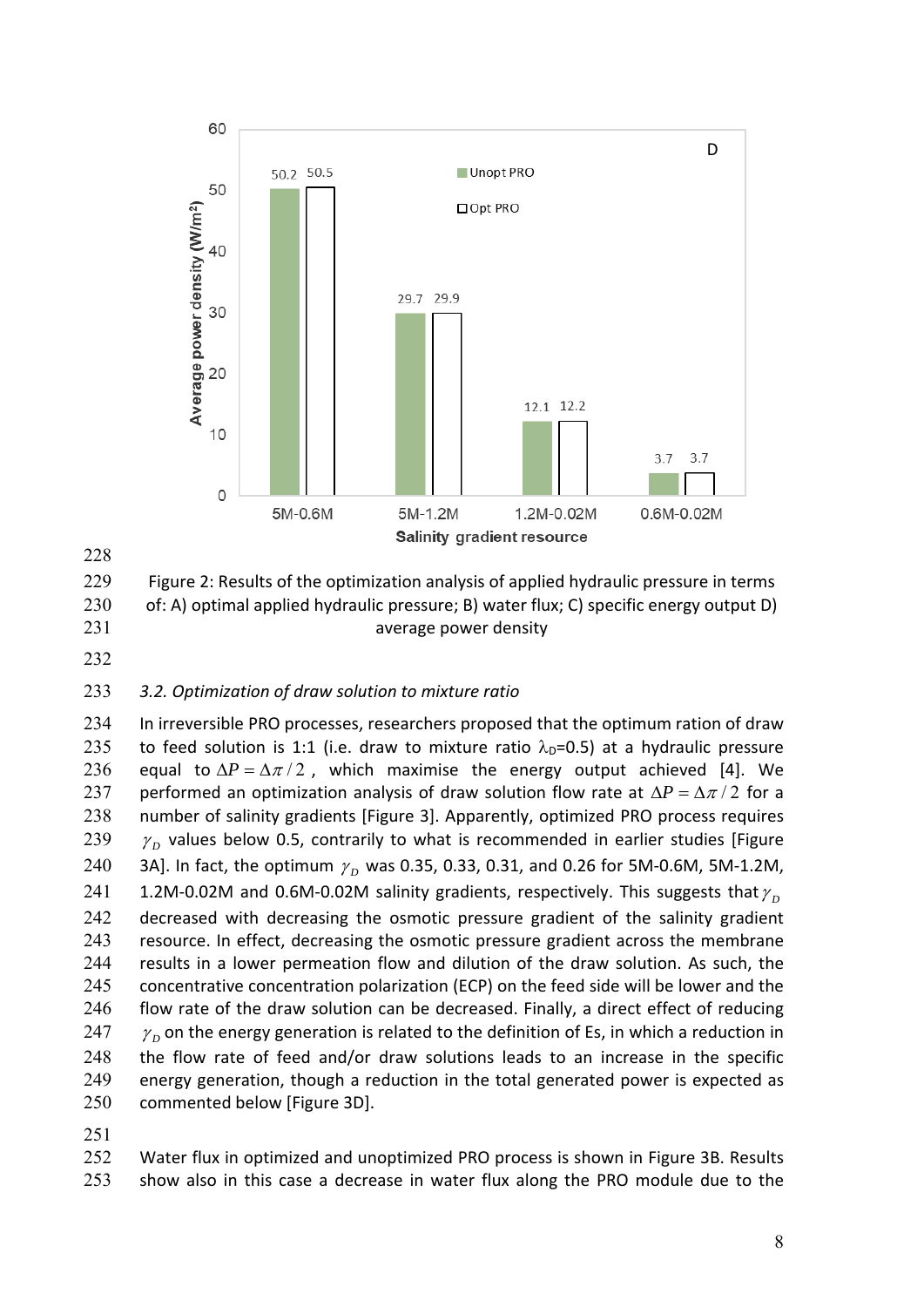254 decrease in osmotic pressure driving force across the membrane [Figure 3B]. Water 255 flux in the optimized and unoptimized PRO process was not changed for 5M‐0.6M 256 salinity gradient. For the other salinity gradients considered, optimized PRO process 257 presents lower water flux than unoptimized water flux. This was due to the intensive 258 concentration polarization at the draw solution side, because of the lower flow rate 259 compared to unoptimized PRO process, in addition to the larger concentration 260 variation due to a more intense dilution process in the smaller draw solution volume 261 flowing in the channel. On the other hand, specific energy output was higher in the 262 optimized PRO process than in the unoptimized process, this observation holds true 263 for all salinity gradients. Despite the lower water flux in unoptimized PRO process, 264 specific energy output was higher because of the lower draw solution flow rate 265 according to Equation 4. The highest increase in specific energy output was 23% for 266 0.6M‐0.02M salinity gradient followed by 14%, 13% and 10% for 1.2M‐0.02M, 5M‐ 267 1.2M and 5M-0.6M salinity gradient, respectively. Figure 3D reveals that the average 268 power density in the optimized PRO process is equal to that in the unoptimized 269 process in 5M-0.6M salinity gradient resource but it is lower than the average power 270 density in unoptimized PRO process in 5M‐1.2M, 1.2M‐0.02M and 0.6M‐0.02M 271 salinity gradients. That is because reducing the flow rate in the optimized PRO 272 process [Figure 3A] resulted in a decrease in the water flux across the membrane 273 due to the effect of concentration polarization. Therefore, the average power 274 density was lower in the optimized PRO process.

275

276 Overall, results show that optimization of the draw solution flow rate has more 277 impact on improving the specific energy output in the PRO process. In fact, 278 optimization of feed pressure resulted in a subtle increase of the specific energy 279 output, <1%, while optimization of draw solution flow rate increased the specific 280 energy output up to 23%. Moreover, a lower draw solution flow rate in real PRO 281 plants would also decrease the effect of pumping losses on the overall process 282 efficiency.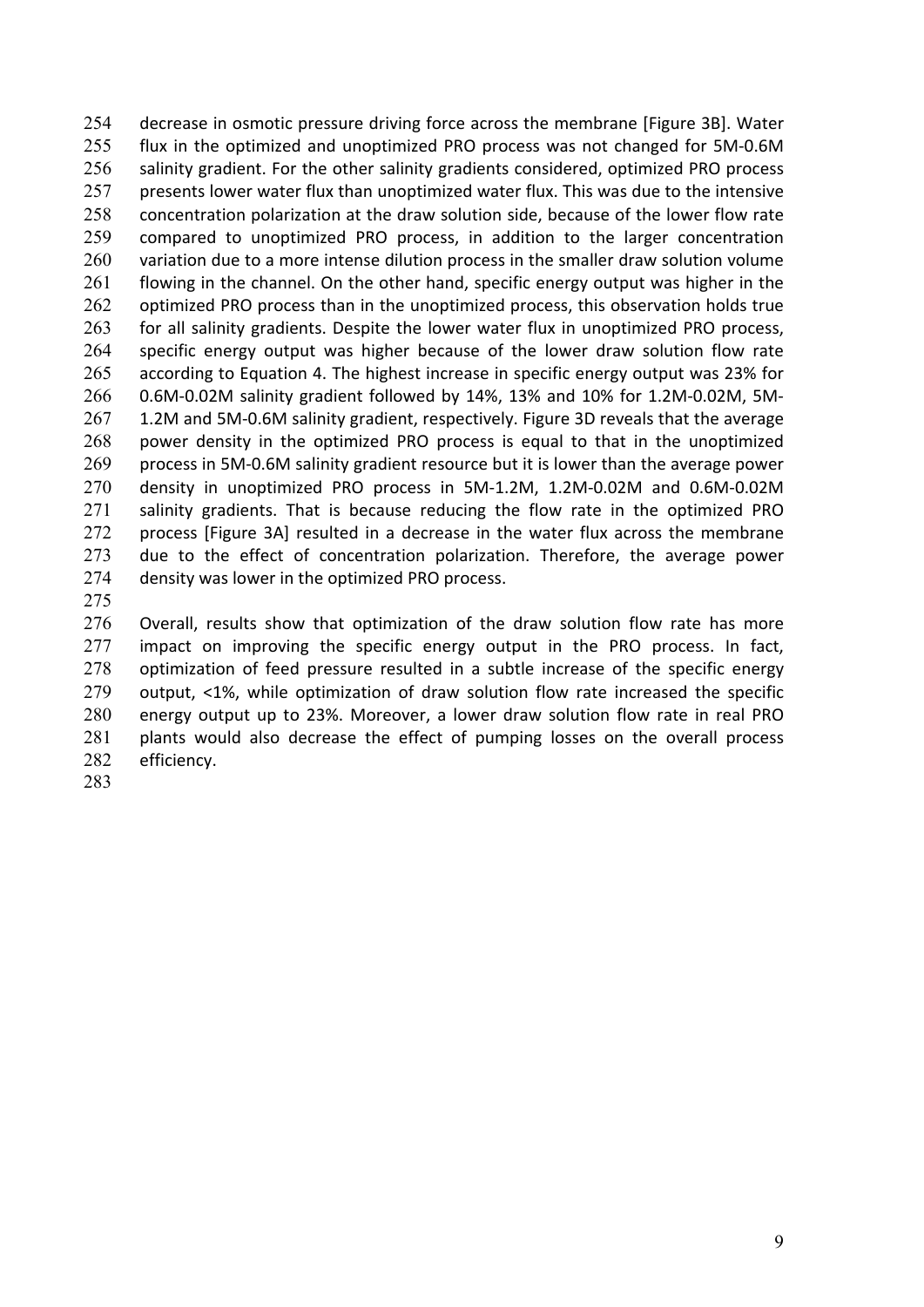



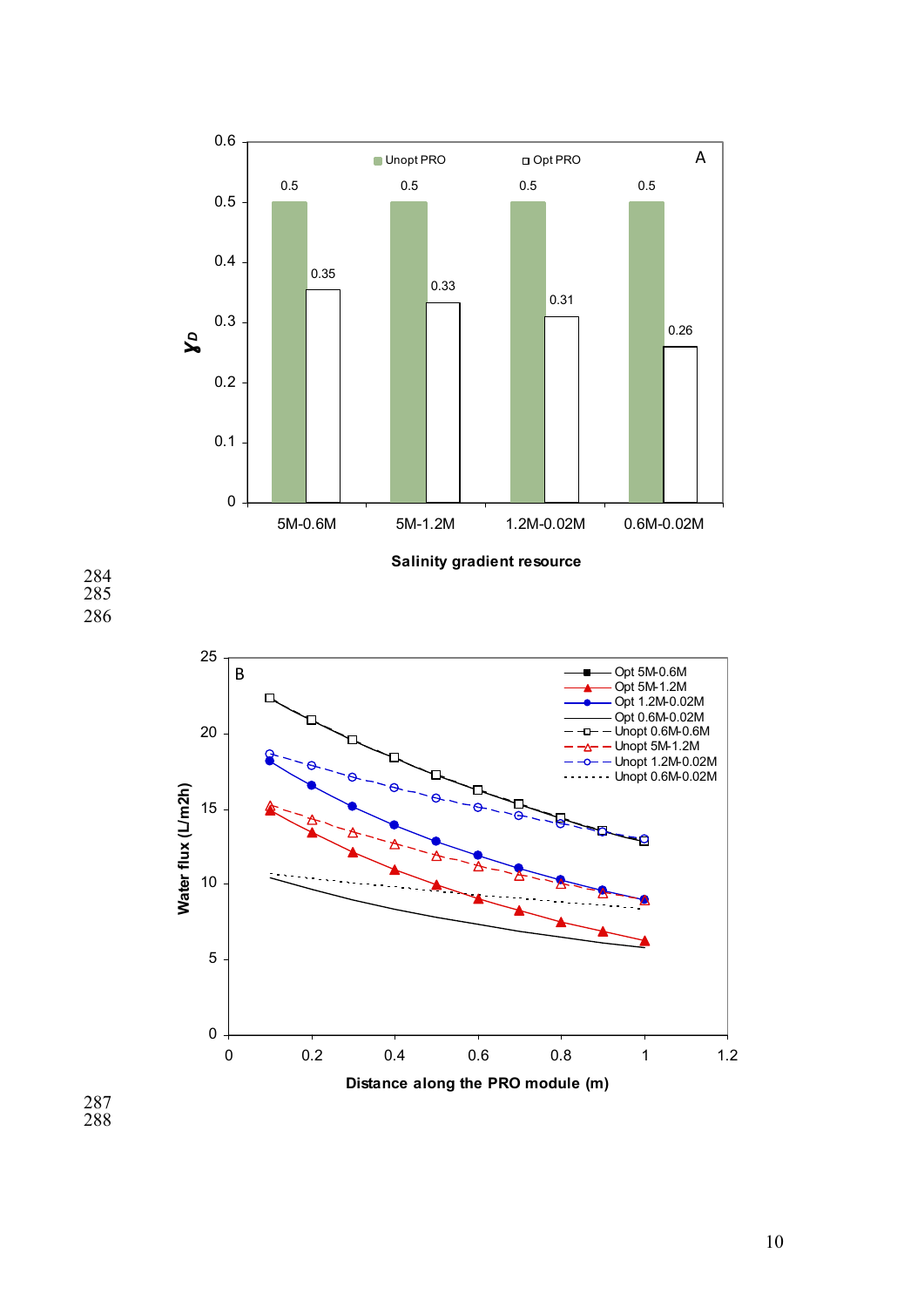

Figure 3: Results of the optimisation analysis of draw solution flow rate in terms of: A) optimal draw solution mixing ratio; B) water flux; C) specific energy output; D)

295 average power density. Hydraulic pressure on the draw solution is equal to  $\Delta \pi/2$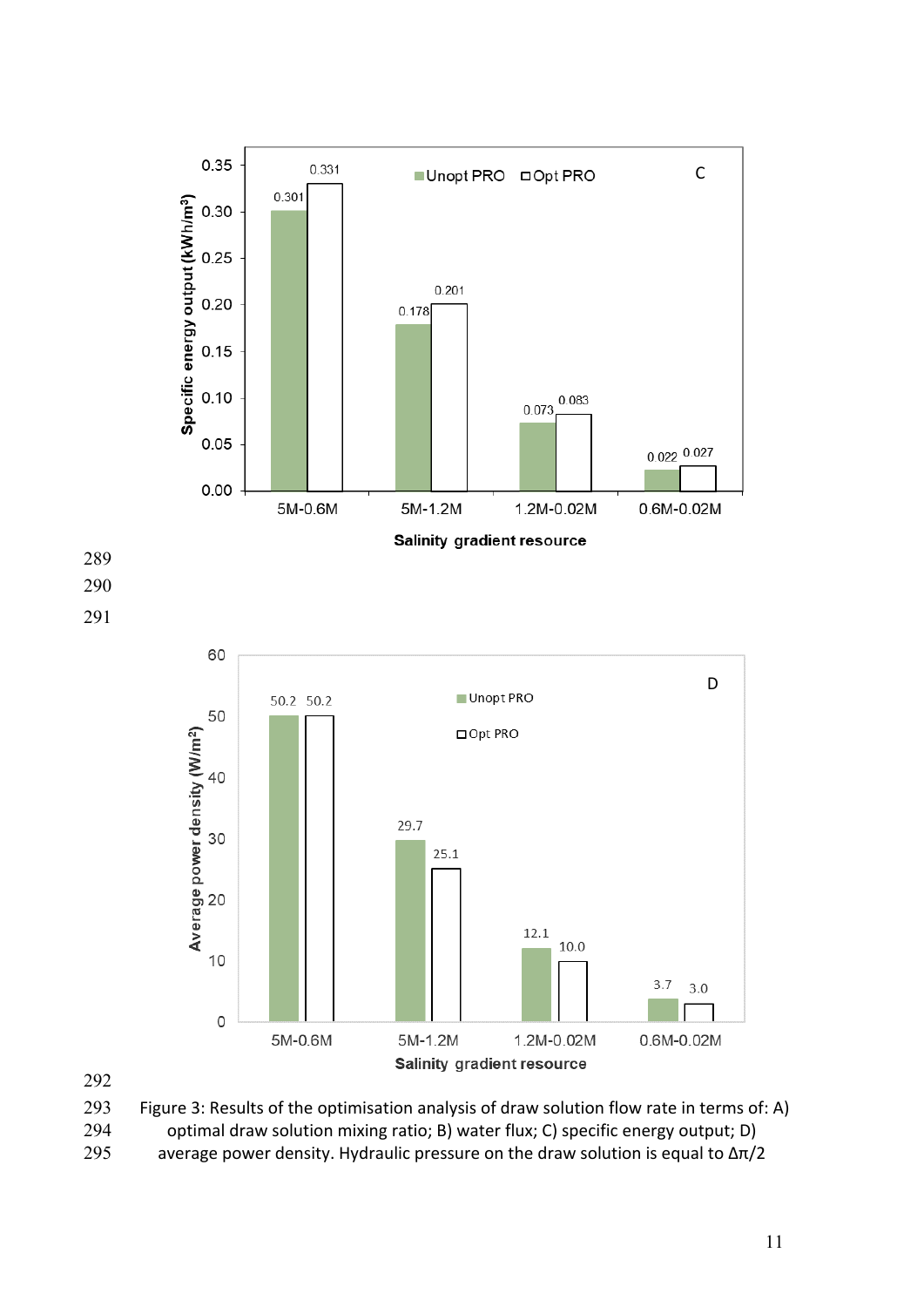298 *3.3. Optimization of feed solution to mixture ratio* 

299 Optimization of the feed solution to mixture ratio was carried out for the same salinity gradient resources previously considered and results were compared with 301 the unoptimized cases. All results were obtained at a hydraulic pressure gradient 302 equal to  $\Delta P = \Delta \pi / 2$ . In all cases the optimal ratio of feed flow rate in the mixing 303 solution,  $\gamma_F$ , was significantly lower than the optimum value recommended in earlier studies (equal to 50% [5]), ranging from 0.2 to 0.23, 0.09, and 0.09 for 5M‐ 0.6M, 5M‐1.2M, 1.2M‐0.02M and 0.6M‐0.02M salinity gradients, respectively [Figure 4A]. Water flux, however, decreased along the PRO module and was lower in the optimized PRO process than in the unoptimized processes [Figure 4B]. Difference between optimized and unoptimized water flux increased with the increase of the osmotic pressure driving force across the PRO membrane because lower feed flow rate brought about more intense internal concentration polarization and a more 311 pronounced reduction in the salinity gradient along the channel, as in the case of  $\nu$ optimisation. There was a 30% decrease in water flux for both 5M‐0.6M and 5M‐ 313 1.2M salinity gradients, 13% for 1.2M-0.02M salinity gradient and 10% for 0.6M-0.02M salinity gradient. Despite the lower water flux in the optimized PRO process, specific power generation was higher in optimized PRO than reference conditions [Figure 4C]. This was because of the higher energy generation per cubic meter of mixed solution generated in the optimized PRO process. The highest specific energy 318 generation was  $0.402$  kWh/m<sup>3</sup> for a 5M-0.6M salinity gradient, followed by 0.229, 0.123, and 0.037 for 5M‐1.2M, 1.2M‐0.02M and 0.6M‐0.02M salinity gradient resource, respectively.

- 321
- 322



323 324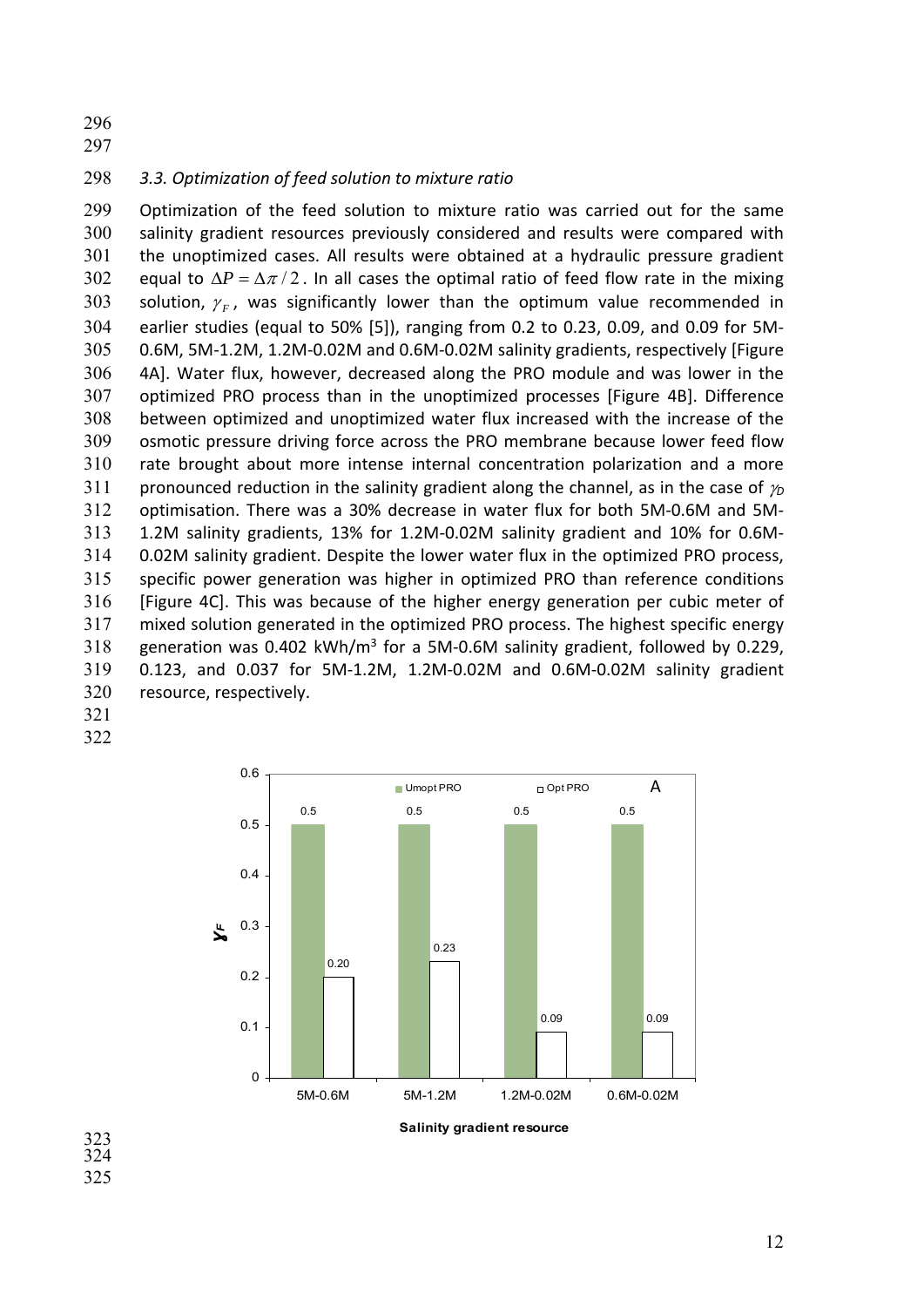



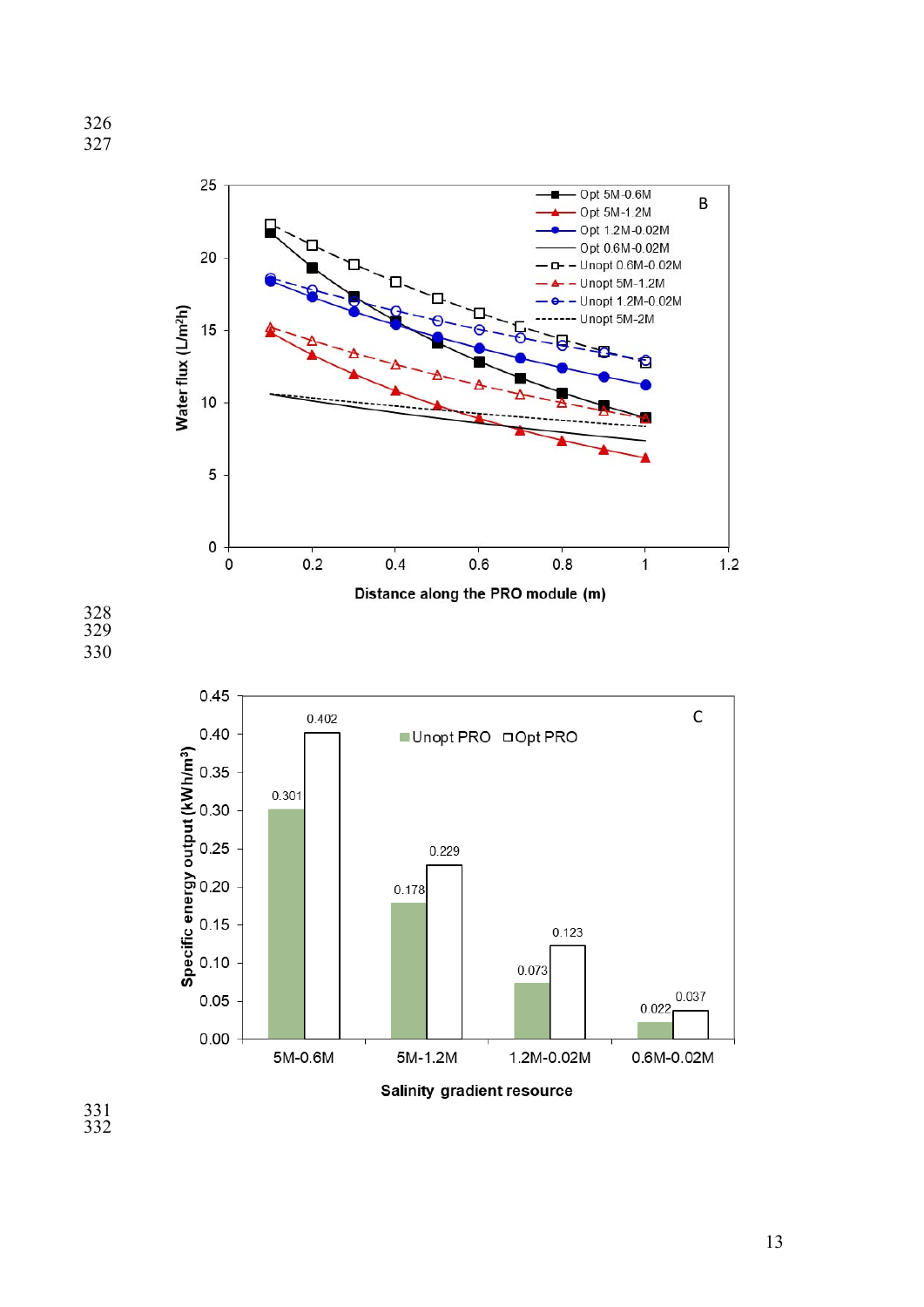

Figure 4: Optimization of feed solution flow rate A) optimized and unoptimized draw solution mixing ratio B) membrane flux C) energy output; D) average power density. 336 Hydraulic pressure on the draw solution is equal to  $\Delta \pi/2$ 

 Results in Figures 4C and 4D show an improvement in the specific energy output in the optimized PRO process although the average power density in the optimized processes is lower than that in the unoptimized processes. The reason for this is that reducing the flow rate of draw solution reduced water flux and hence the average power density per square meter of membrane area. However, unoptimized PRO process uses higher draw solution flow rate and that decreased the specific energy output per cubic meter of processed draw and feed solution mixture, Equation [4]. This suggest that the average power density should not be always taken as an indicator for high performance PRO process as it does not consider the effect of feed and draw solution flow rates. Finally, feed flow optimization resulted in up to 68% increase in the specific energy generation for 0.6M‐0.02M salinity gradient and about 65% increase in the specific energy generation for 1.2M‐0.02M salinity gradient. Results also show that optimization of feed flow rate had the highest impact on the specific energy generation in the PRO process, followed by draw solution flow rate and finally the hydraulic pressure. It should be mentioned that although hydraulic pressure optimization resulted in subtle increase in the specific energy generation, it also allows PRO process to work at lower pressure, which may decrease the capital cost because of the less demanding high‐pressure pump and PRO membrane specifications required.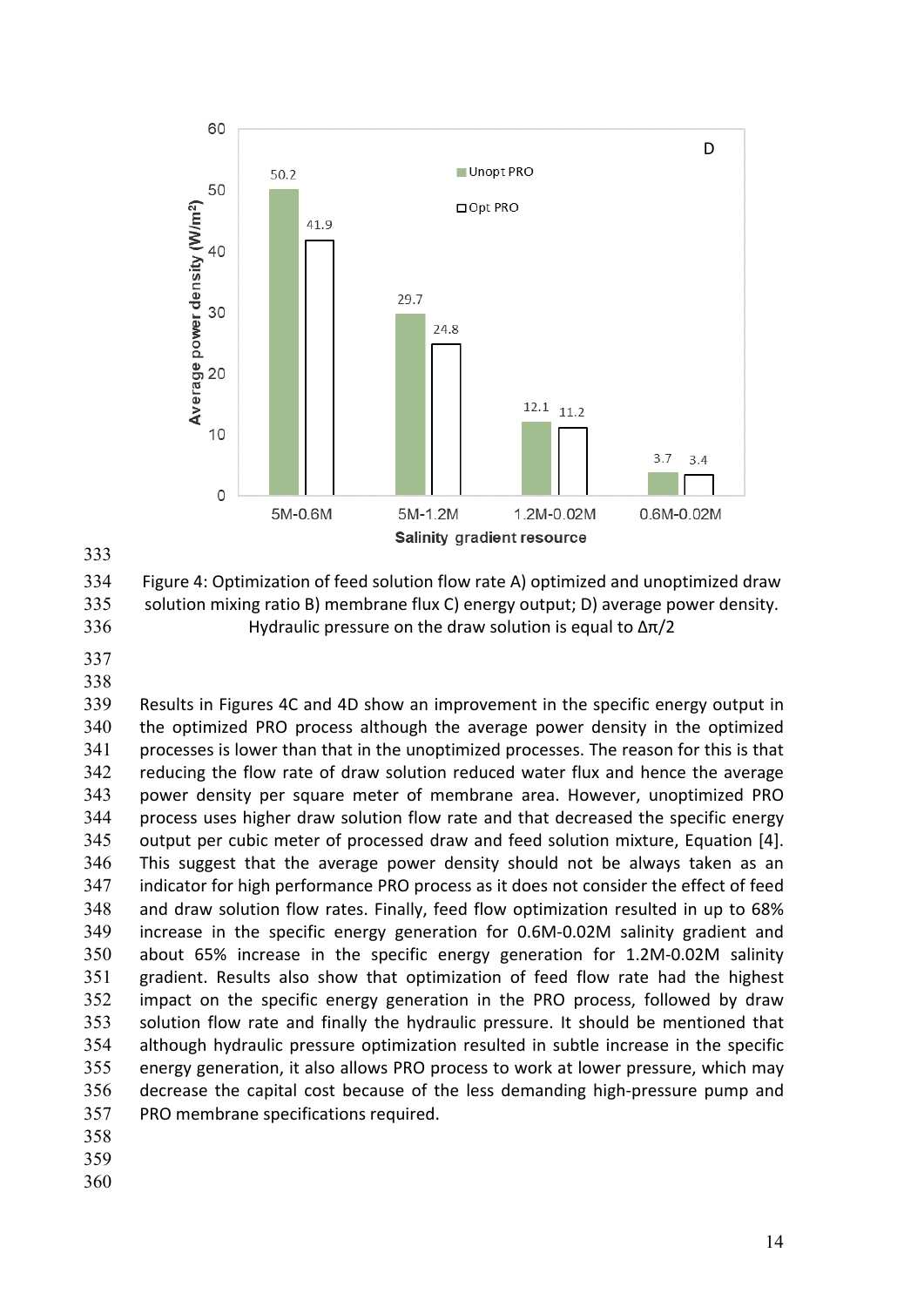#### *3.4 Optimization of hydraulic pressure and feed flow rate*

Simulation results revealed that optimization of feed flow rate results in a tangible improvement in the specific power generation in the PRO process. PRO process with optimized feed flow rate in section 3.3 was further optimized for the hydraulic pressure to improve the process performance. The combined effects of hydraulic pressure and feed flow rate on the performance of the PRO process is shown in Figure 5. The ratio of feed flow in mixture,  $\gamma_F$ , reduced from 0.5 in the unoptimized 368 PRO process to 0.2 in the optimized PRO process using 5M-0.6M salinity gradient resource [Figure 5A]. Reducing the flow rate of feed solution will increase the specific energy generation according to Equation 4 while decreasing the operation and capital cost. For 5M-1.2M, 1.2M-0.02M and 0.6M-0.02M salinity gradients,  $\gamma_F$ was 0.23, 0.09 and 0.9 respectively. The ratio of feed flow rate to mixture in the optimized PRO process was between 18% and 46% of that in the unoptimized PRO process, yF  $\sim$ 0.5.

Water flux in the optimized and unoptimized PRO process is explained in Figure 5B. The optimized PRO process with 5M‐0.6M and 5M‐1.2M salinity gradients exhibited lower water flux than that in the unoptimized PRO process [Figure 5B]. This is caused by the lower feed flow rate in the optimized PRO process, which intensified the impact of concentrated concentrative concentration polarization. Water flux with the optimised PRO configuration follows the observed trend for the previous optimisation cases. In fact, while the reduction in the applied pressure leads to an increase in flux, the reduction of feed flow rate reduces it. The obtained trend of water flux along the channel indicates a significant reduction of water flux in the case of highly concentrated draw solutions (5M), with a maximum deviation between optimised and non‐optimised case being around 30% in the last part of the channel. For lower concentration draw solution (1.2M and 0.6M) roughly the same average flux is observed for the optimised case. The difference in water flux between optimized and unoptimized PRO was 6% and 4% for 1.2M‐0.02M and 0.6M‐0.02M salinity gradients, respectively. The reason for insignificant difference in water flux between the optimized and unoptimized PRO process was due to low feed concentration, which caused only minor concentrative concentration polarization effect. Despite the lower water flux in the optimized PRO process, the specific power generation was higher in the optimized than in the unoptimized PRO process. This is due to the lower feed flow rate in the optimized PRO process, which resulted in a higher specific power output per mixed volume of salinity gradient resource. It should be mentioned that lower water flux in the optimized PRO processes indicates to the fact of larger membrane area is required to generate an equal flow comparing to unoptimized PRO process. In light of the results here, optimized PRO process requires between 4% to 29% higher membrane area. Although this will increase the capital cost, it should be noted that membrane life is 5 years at least. Furthermore, commercial PRO membranes price is now available as low as 17 USD/m2 such as Toyobo hollow fibre FO membrane [1]. For 1.2M‐0.02M and 0.6M‐0.02M salinity gradients, only 4% to 6% increase in the membrane area is required upon process optimization, which is insignificant difference over 5 years.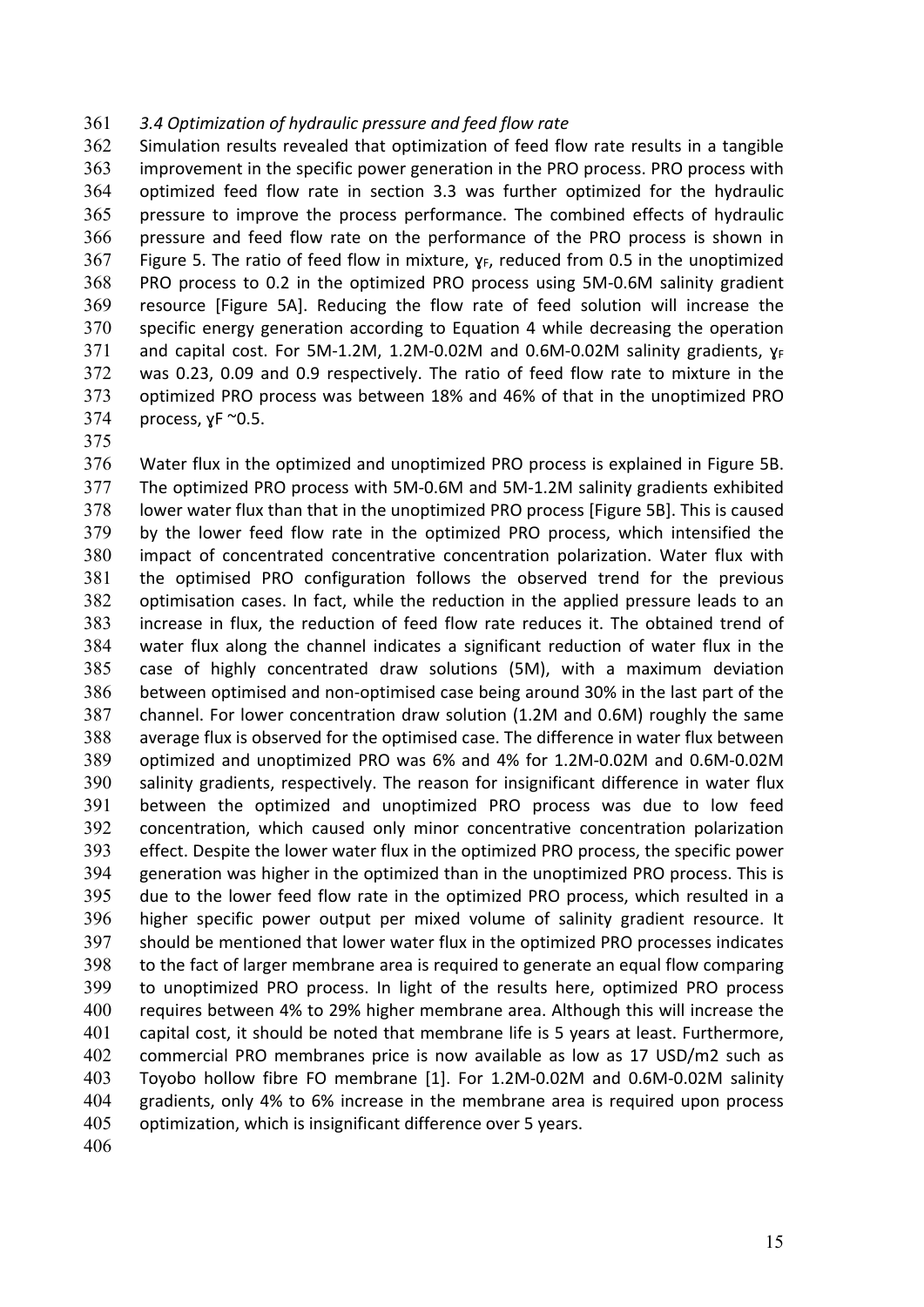Specific power generation in the PRO process is illustrated in Figure 5C. The largest increase in the specific power generation was 72% in the optimized 0.6M‐0.02M salinity gradient resource followed 1.2M‐0.02M, 5M‐0.6M, and 5M‐1.2M salinity gradient, respectively [Figure 5C]. The lowest increase in the specific power 411 generation was 29% for 5M-1.2M salinity gradient resource. This is probably due to the high feed concentration, which led to a significant concentrative concentration polarization. The average power density in the optimized PRO process was illustrated in Figure 5D. In general, the average power density in the optimized PRO process 415 was lower than that in the unoptimized PRO process. The optimized resulted in a 16.3%, 16.1%, 6.6% and 5.4% reduction in the average power density for 5M‐0.6M, 417 5M-1.2M, 1.2M-0.02M, and 0.6M-0.02M salinity gradient, respectively. All salinity gradient resources showed an average power density over 5W/m2 except 0.6M‐ 419 0.02M salinity gradient in which it was 3.5 W/m<sup>2</sup>. The optimum hydraulic pressure in the optimized POR process is 100, 89, 26, and 13 bar for 5M‐1.2M, 1.2M‐0.02M, and 421 0.6M-0.02M salinity gradient, respectively [Figure 5D]. The corresponding values in the unoptimized PRO process are 106, 91, 28, and 13 bar, respectively. The advantage of operating the PRO at lower hydraulic pressure will be reflected on the 424 operation and capital cost of the PRO process that would need lower equipment specifications than the unoptimized PRO process.

426

427 The energy generation in the PRO module only is the difference between energy 428 output and energy input [17]. The energy input,  $E_{in}$  (kWh/m<sup>3</sup>), around the PRO

429 module is the pumping energy that is calculated from the following expression:

430

431 
$$
E_{in} = \frac{Q_{Di} * P_F + Q_{F\ell} * P_D}{n * Q_p}
$$
 [5]

432 Where,  $P_F$  and  $P_D$  are the pressure of feed and draw solution (bar),  $Q_P$  is the permeate flow 433 rate and  $n$  is the pump efficiency. The energy required for pumping solution in the PRO 434 module is 1 bar [17]. The net energy generation in the PRO process depends on the type of 435 salinity gradient resource and are illustrated in table1 for the analysed scenarios. The results 436 show that highest net energy output was 0.313  $kWh/m^3$  for 5M-0.6M salinity gradient 437 resource followed by 5M-1.2M salinity gradient resource (0.095 kWh/m<sup>3</sup>) and 1.2M-0.02M 438 salinity gradient resource (0.036 kWh/m<sup>3</sup>). For 0.6M-0.02M salinity gradient resource, the 439 energy output was lower than the energy input as illustrated in Table 1. In effect, the energy 440 output in the PRO process is directly dependent on the chemical potential of salinity 441 gradient resource. Unfortunately, 0.6M-0.02M salinity gradient has low chemical potential, 442 which resulted in an insignificant driving force across the membrane to generate enough 443 osmotic power. The results of this study is in agreement with previous findings, which 444 highlighted significance of salinity gradient for power generation in the PRO process [5, 18]. 445 Apparently, salinity gradient with low osmotic energy such as 0.6M-0.02M salinity gradient is 446 not suitable for power generation in the PRO process unless significant improvements in the 447 process are achieved (e.g. increasing the water permeability of PRO membrane or 448 dramatically reducing the pumping losses in the PRO module). On the other hand, the 449 energy generated from 5M‐0.6M, 5M‐1,2M and 12M‐0.02M salinity gradients was promising 450 for power generation from osmotic energy. More research is underway to develop high 451 permeability PRO membrane and better performing modules but one of the major issues to 452 overcome is the membrane cost.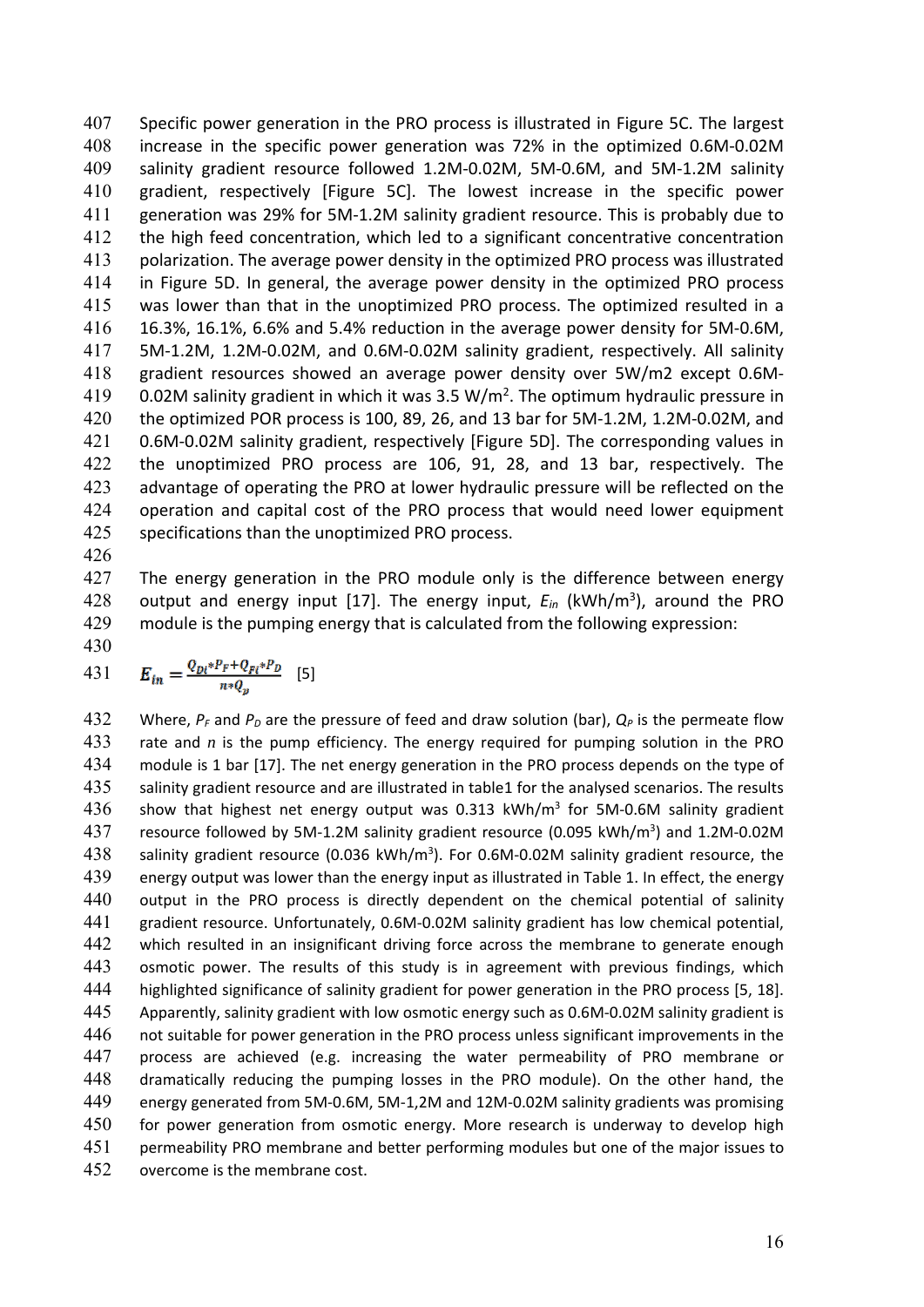





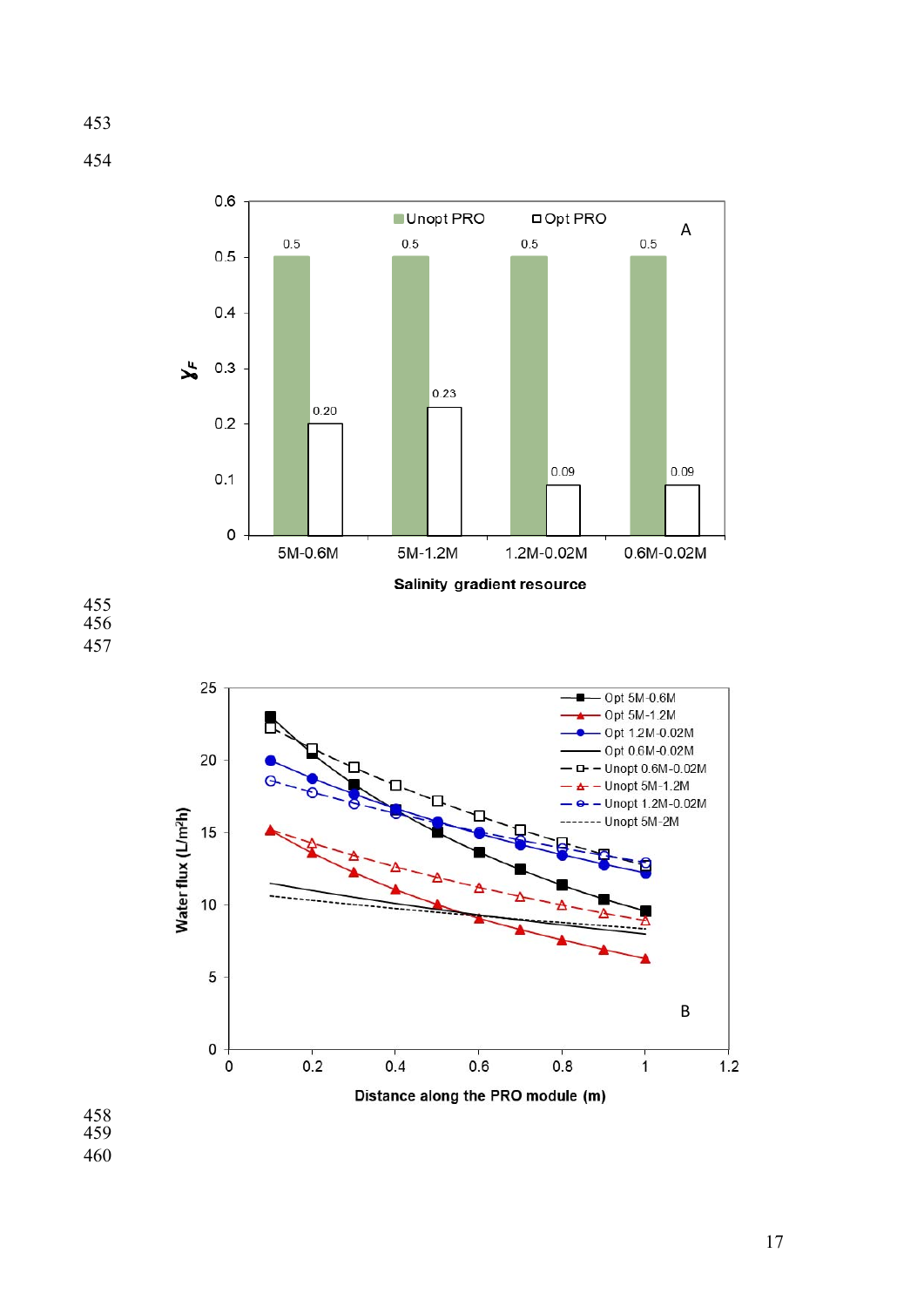



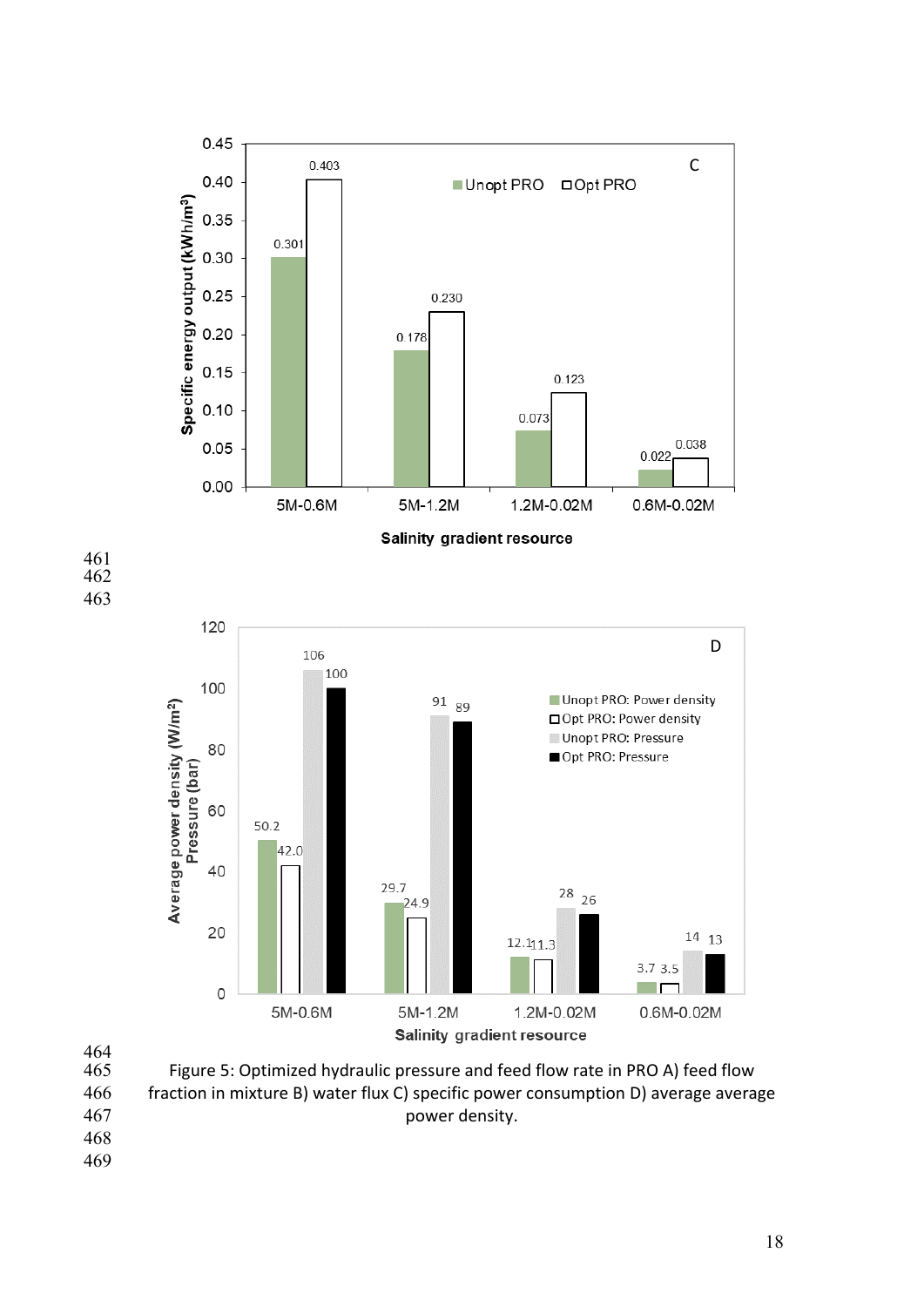Table 1: Net energy generation in the PRO process for different salinity gradient

resources as the difference between the energy generation and pumping energy in

| 472 | the PRO module             |           |           |                |                |  |
|-----|----------------------------|-----------|-----------|----------------|----------------|--|
|     |                            |           |           |                |                |  |
|     | <b>Process Description</b> | $5M-0.6M$ | $5M-1.2M$ | $1.2M - 0.02M$ | $0.6M - 0.02M$ |  |
|     | Pumping energy in module   | 0.090     | 0.135     | 0.087          | 0.141          |  |
|     | Energy output              | 0.403     | 0.230     | 0.123          | 0.038          |  |
|     | Net energy input           | 0.313     | 0.095     | 0.036          |                |  |
|     |                            |           |           |                |                |  |
|     |                            |           |           |                |                |  |
|     | Applied Pressure bar (opt) | 100       | 89        | 26             | 13             |  |

## **4. Conclusions**

477 PRO process was evaluated for power generation from salinity gradient resources under different operating conditions. Key operating parameters such as the hydraulic pressure and feed and draw fractions in the mixing solution were 480 optimized using a computer model. The results showed that the specific energy 481 output of a full-scale PRO process could be increased by process optimization. Previous optimization processes performed in a laboratory size experimented ignored the impact of draw solution dilution along the PRO module. The results of 484 this study showed that dilution of draw solution in a full-scale module has significant impact on the operating parameters. This is due to the change in the chemical 486 potential and osmotic energy along the PRO module in the PRO process. The key 487 operating parameters in laboratory size experiment,  $Q_D = Q_F$  and  $\Delta P = \Delta \pi/2$ , was found invalid in a full‐scale PRO module.

The impact of the optimized operating parameters on the energy output in the PRO process varied from a subtle to a tangible increase in the specific energy generation. Hydraulic pressure was found to have a subtle impact on the energy output in the PRO process, <5% increase in the energy output, while the optimization of draw 494 solution flow rate brought out up to 23% increase in the energy yield. However, 495 optimization of the feed flow rate demonstrated the highest impact on the energy yield in the PRO process with up to 68% increase. Finally, PRO process was optimized 497 for the hydraulic pressure and feed flow rate to maximize the specific energy 498 generation in the PRO process. The study showed the importance of computer-based algorithms in engineering and renewable energy field.

- 
- **Appendix**
- 
- *A1 Model description*
- Equation 1 calculates water flux, *Jw*, in the PRO process [21]:
-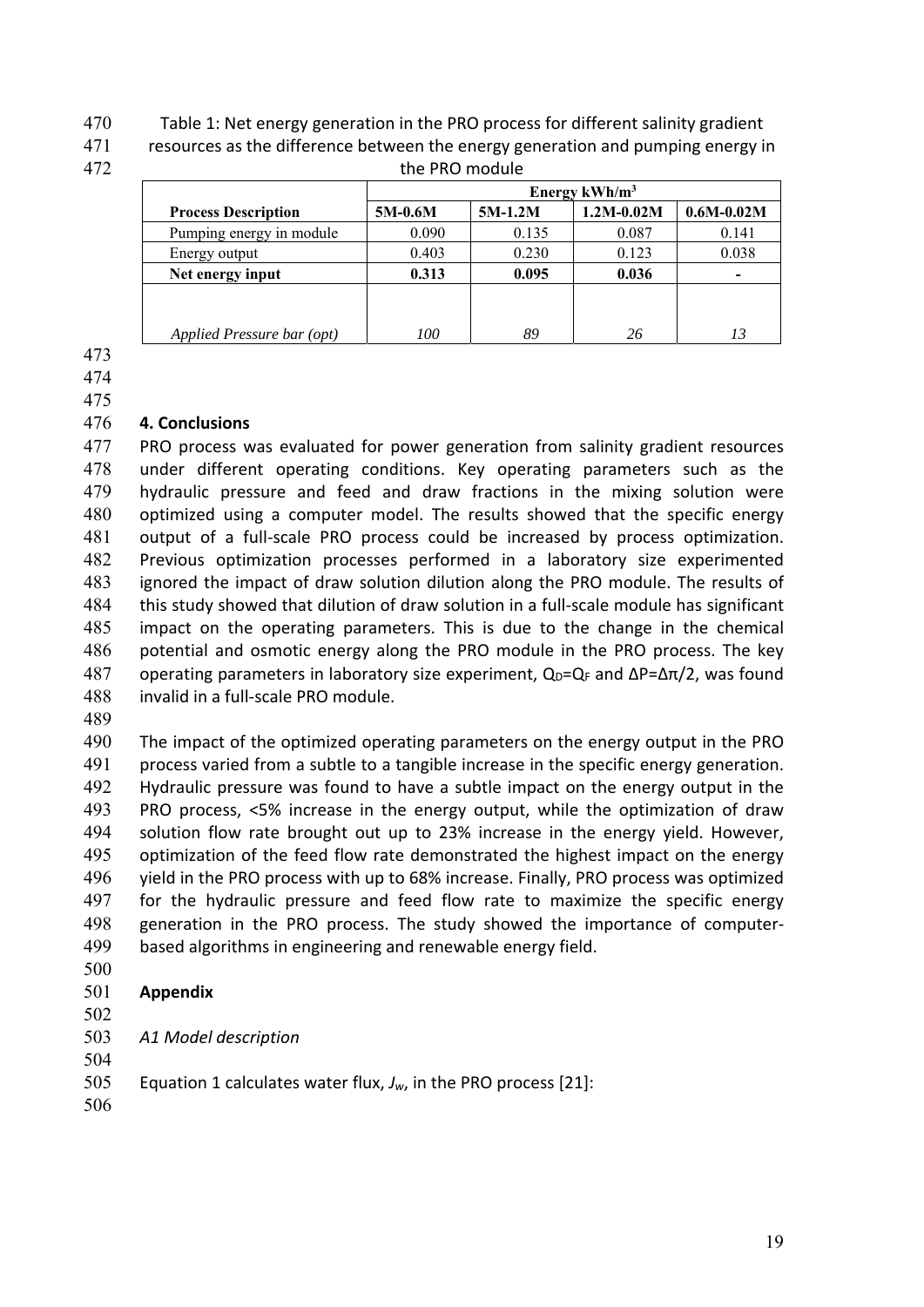507 
$$
J_{w} = A_{w} \left( \frac{\pi_{Db} e^{(\frac{-J_{w}}{k})} - \pi_{Fb} e^{(J_{w} K)}}{1 + \frac{B}{J_{w}} (e^{(J_{w} K)} - e^{(\frac{-J_{w}}{k})})} - \Delta P \right)
$$
 [1]

509 where,  $\pi_{Db}$  and  $\pi_{Fb}$  are the osmotic pressures of the bulk draw and feed solution, respectively, *Aw* is the water permeability coefficient, *∆P* is the hydraulic pressure across the PRO membrane, *k* is the mass transfer coefficient, *B*  is the solute permeability coefficient, and *K* is the solute resistivity for diffusion within the porous 513 support layer. The bulk concentration of draw solution,  $C_{Db}$ , is the average of inlet and outlet concentration of draw solution. We assumed PRO module of *L* length and divided into *x* number of equal sections. Equation 2 calculated the bulk 516 concentration of draw solution,  $C_{Db-x}$ , at distance *x* from the membrane inlet:

517

518 
$$
C_{Db,x} = \frac{C_{Di,x} + C_{Do,x}}{2}
$$
 [2]

520 where,  $C_{Di,x}$  and  $C_{Do,x}$  are the inlet and the outlet concentrations of the draw solution at distance *x*. We assumed a PRO membrane of a perfect rejection to solutes, the outlet concentration of draw solution can be determined from mass and flow balance equation. At the entrance of the PRO module, the inlet concentration of draw solution; is already known whereas the outlet concentration of draw solution is obtained from mass and flow balance of draw solution [22]:

526  
527 
$$
C_{Do,x} = \frac{C_{Di,x}*Q_{Di,x}}{D_{Do,x}}
$$
 [3]

528

529 where,  $Q_{Di-x}$  is the inlet flow rate of draw solution,  $C_{Di-x}$  is the inlet concentration of 530 draw and  $Q_{Do-x}$  is the outlet flow rate of draw solution. The calculated output 531 parameters from the previous section will be the input parameters of the next 532 section. Furthermore,  $Q_{Do-x}$  is the sum of inlet flow rate of draw solution,  $Q_{Di-x}$ , and 533 permeate flow rate, *Qp‐x*:

534

535 
$$
Q_{Do,x} = Q_{Di,x} - Q_{p,x}
$$
 [4]  
536

537 Compensating equation 3 in Equation 2 to give:

538

539 
$$
C_{Db,x} = \frac{C_{Di,x}(1 + \frac{Q_{Di,x}}{Q_{Do,x}})}{2}
$$
 [5]

540

541 Similarly, the bulk concentration of feed solution,  $C_{Fb-x}$ , is calculated from averaging 542 the inlet and outlet concentrations of feed solution as in Equation 6:

543  
544 
$$
C_{Fb,x} = \frac{c_{Fi,x} + c_{Fo,x}}{2}
$$
 [6]  
545  
546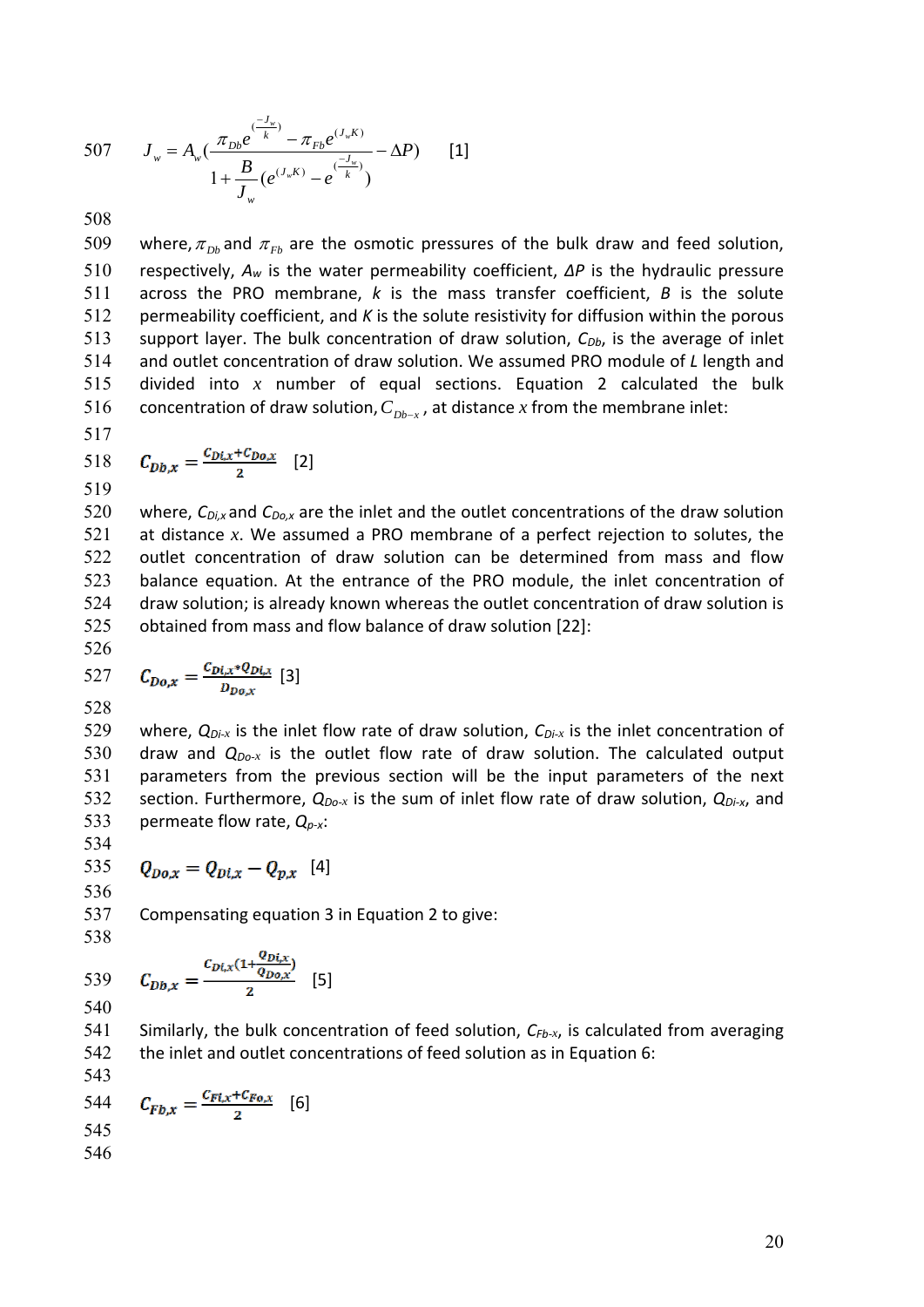547 here, *CFi‐x* and *CFo‐x* are the concentrations of inlet and outlet feed solution. Equation 548 7 calculates the outlet concentration of feed solution form mass and flow balance at 549 the draw solution side of the PRO membrane [2]:

550

551 
$$
C_{Fo,x} = \frac{C_{Fi,x} * Q_{Fi,x}}{Q_{Fo,x}}
$$
 [7]

552

553 where, C<sub>Fi-x</sub> is the feed solution inlet concentration, Q<sub>Fi-x</sub> is the inlet flow rate of feed 554 solution and  $Q_{Fo-x}$  is the outlet flow rate of feed solution.  $Q_{Fo-x}$  is equal to the 555 difference between  $Q_{F\downarrow x}$  and  $Q_{p-x}$ . Compensating equation 7 in equation 6 gives: 556

557 
$$
C_{Fb,x} = \frac{c_{Fi,x}(1 + \frac{Q_{Fi,x}}{Q_{F0,x}})}{2}
$$
 [8]

558 559

Equations 5 and 8 calculate the bulk concentration of draw and feed solutions respectively; substituting equations 5 and 8 in equation 1 and using Van't Hoff equation for the osmotic pressure calculation: 563

$$
564 \t J_{w,x} = A_w \{ \frac{(nRTC_{Di,x}(1+\frac{Q_{Di,x}}{Q_{Do,x}})/2) \exp\left(\frac{-J_{w,x}}{k_d}\right) - nRTC_{Fi,x}(1-\frac{Q_{Fi,x}}{Q_{Fo,x}}) \exp\left(J_{w,x}K + \frac{J_{w,x}}{k_f}\right)}{1+\frac{B}{J_{w,x}}\left(\exp\left(J_{w,x}\frac{J_{w,x}}{k_f}\right) - \exp\left(\frac{-J_{w,x}}{k_d}\right)\right)} - \Delta P \} \ [9]
$$

565 More information about the model used in calculating water flux in the PRO process 566 can be found in literature [17].

- 567
- 568 *A2 Model validation:*
- 569

570 The computer model used in this study was validated using pilot plant data [21]. The 571 hollow fibre PRO membrane has water permeability coefficient equal to 0.27  $572$  L/m<sup>2</sup>h.bar and membrane area equal to 70.5 m<sup>2</sup> and 1.M NaCl and DI water draw 573 and feed solution, respectively. Water flux calculated from the computer model, J<sub>w-m</sub>, 574 was compared with the experimental flux, J<sub>w-exp</sub>, data [Figure 5a-1, reference 21]. 575 Different draw solution flow rate  $(Q_{DS})$ , feed solution flow rates  $(Q_{FS})$ , draw solution 576 pressure  $(P_{DS})$  and feed solution pressure  $(P_{FS})$  are used in the model validation. 577 According to Table A1, there are good agreement between theoretical and 578 experimental data, over 90%.

- 579
- 580 Table A1: Experimental and theoretical water flux from the pilot plant test at 581 different draw feed solution flow rates,  $Q_{DS}$  and  $Q_{FS}$  respectively. Membrane 582 structure parameter 1024  $\mu$ m and salt permeability coefficient 0.035 L/m<sup>2</sup>h.

| $P_{DS}$ (bar) | $P_{FS}$ (bar) | Q <sub>DS</sub><br>(L/h) | $Q_{FS}$ (L/h) | $J_{W-EXP}$<br>(Lm <sup>2</sup> /h) | $J_{W}$ -m<br>(Lm <sup>2</sup> /h) | %Agreement |
|----------------|----------------|--------------------------|----------------|-------------------------------------|------------------------------------|------------|
|                | 2.8            | 480                      | 480            | O                                   | 5.65                               | 94.2       |
|                | 3.1            |                          |                | 5.5                                 | 5.27                               | 95.8       |
| 11.8           | 3.2            |                          |                | 4.9                                 | 4.73                               | 96.5       |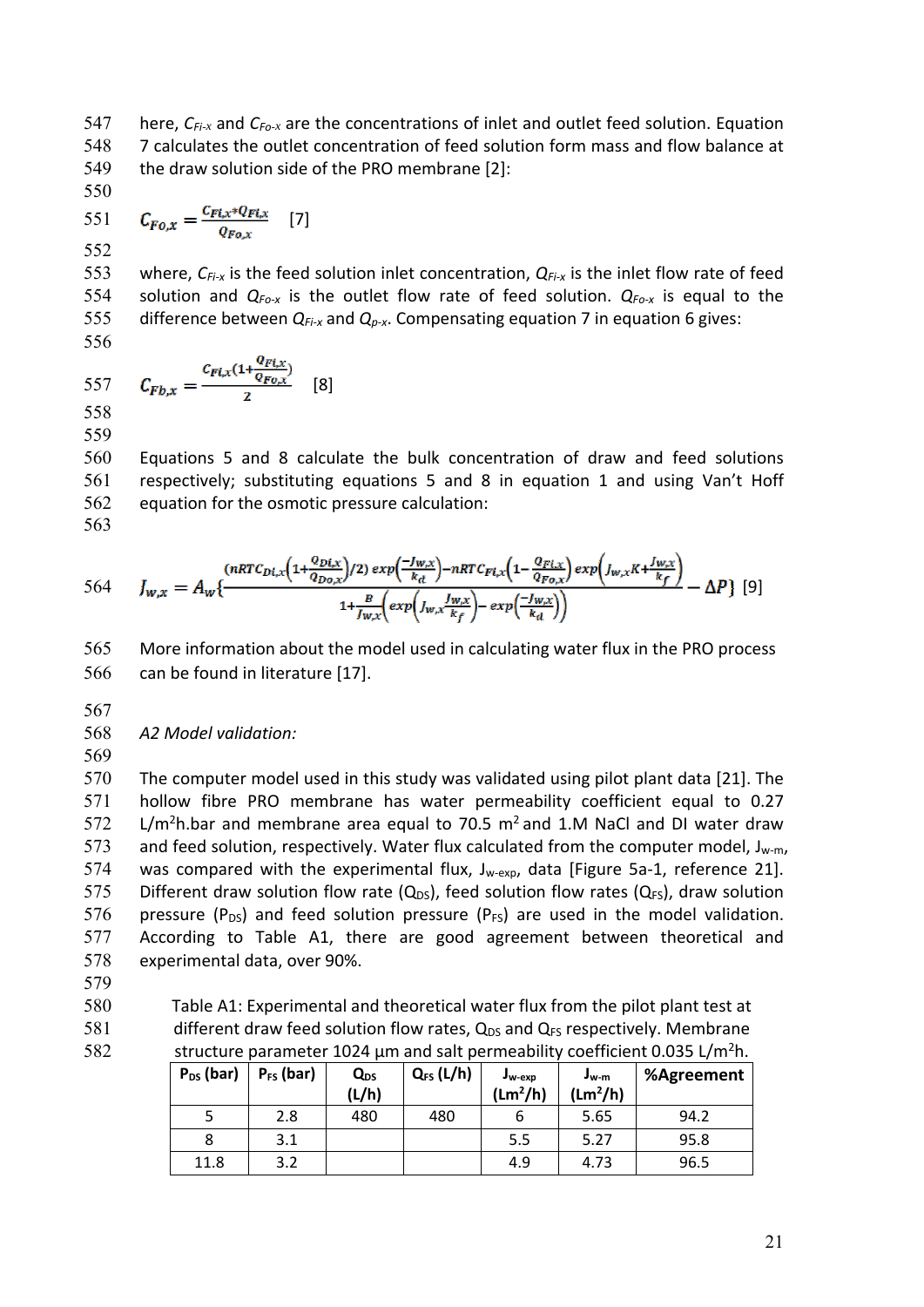| 14.6 | 3.3 |     |     | 4.5 | 4.36 | 96.9 |
|------|-----|-----|-----|-----|------|------|
| 16   | 3.5 |     |     | 3.9 | 4.2  | 92.9 |
| 21.5 | 3.7 |     |     | 3.5 | 3.46 | 98.9 |
| 24   | 3.8 |     |     | 3.2 | 3.17 | 99.1 |
| 27.5 | 4.1 |     |     | 2.8 | 2.75 | 98.2 |
| 30   | 4.2 |     |     | 2.6 | 2.45 | 94.2 |
| 6.3  | 4   | 480 | 600 | 6.2 | 5.64 | 91.0 |
| 13   | 4.5 |     |     | 4.9 | 4.78 | 97.6 |
| 16   | 4.7 |     |     | 4.6 | 4.35 | 94.6 |
| 17.8 | 4.8 |     |     | 4.2 | 4.13 | 98.3 |
| 26   | 5.3 |     |     | 3.3 | 3.11 | 94.2 |

## **Reference**:

[1] Ali Altaee, Guillermo Zaragoza, Enrico Drioli, John Zouh, Evaluation the Potential and Energy Efficiency of Dual Stage Pressure Retarded Osmosis Process, Applied Energy, V 199 (2017), 359–369

[2] Arshian Sharif, Syed Ali Raza, Ilhan Ozturk, Sahar Afshan, The dynamic relationship of renewable and nonrenewable energy consumption with carbon emission: A global study with the application of heterogeneous panel estimations, Renewable Energy, V 133 ()2019, 685‐691

[3] Stein Erik Skilhagen, Dr. Rolf Jarle Aaberg, Osmotic power ‐ Power production 594 based on the osmotic pressure difference between fresh water and sea water, Owemes 2006, 20‐22 April. Citavecchia, Italy.

[4] A. Achilli, T. Y. Cath and A. E. Childress, Power generation with pressure retarded osmosis: An experimental and theoretical investigation, Journal of Membrane Science, V 343 (2009), 42–52

[5] S. Lin, A. P. Straub, M. Elimelech, Thermodynamic limits of extractable energy by pressure retarded osmosis, Energy Environmental Science, V 7 (2014), 2706–2714

[6] Jonathan Maisonneuve, Pragasen Pillay, Claude B. Laflamme, Pressure‐retarded osmotic power system model considering non‐ideal effects, Renewable Energy, V 75 (2015), 416‐424

[7] Alexandros Daniilidis, David A. Vermaas, Rien Herber, Kitty Nijmeijer, Experimentally obtainable energy from mixing river water, seawater or brines with reverse electrodialysis, Renewable Energy, V 64 (2014), 123‐131

[8] Fei Liu, Orlando Coronell, Douglas F. Call, Electricity generation using continuously recirculated flow electrodes in reverse electrodialysis, Journal of Power Sources, V 355 (2017), 206‐210

[9] Masaru Kurihara, Masayuki Hanakawa, Mega‐ton Water System: Japanese national research and development project on seawater desalination and wastewater reclamation, Desalination, Volume 308 (2013), 131‐137

[10] Keiichiro Saito, Morihiro Irie, Shintaro Zaitsu, Hideyuki Sakai, Hidechito Hayashi & Akihiko Tanioka, Power generation with salinity gradient by pressure retarded osmosis using concentrated brine from SWRO system and treated sewage as pure water, Desalination and Water Treatment, V 41 (2012), 114‐121.